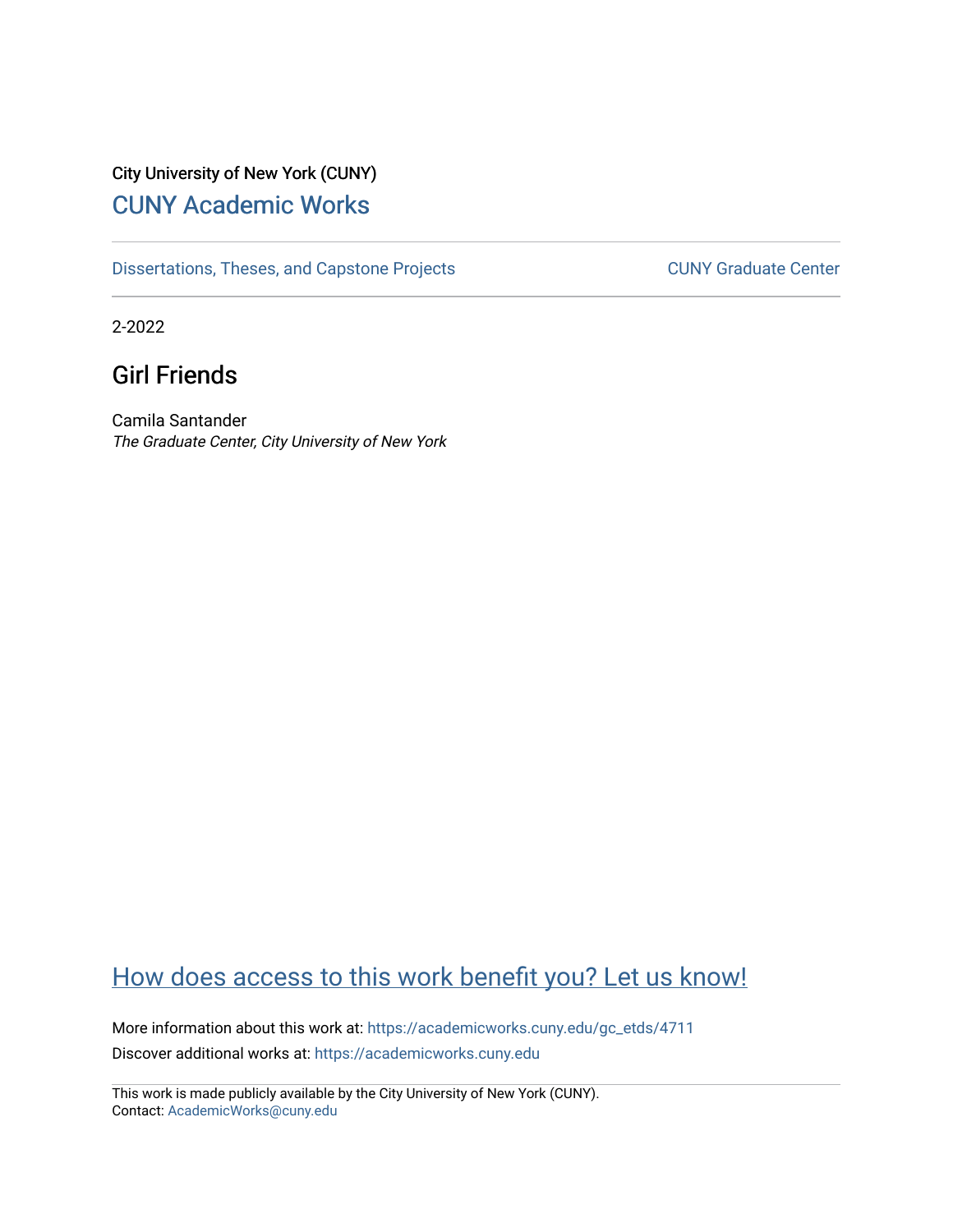## GIRL FRIENDS

by

# CAMILA SANTANDER

A master's capstone project submitted to the Graduate Faculty in Liberal Studies in partial fulfillment of the requirements for the degree of Master of Arts, The City University of New

York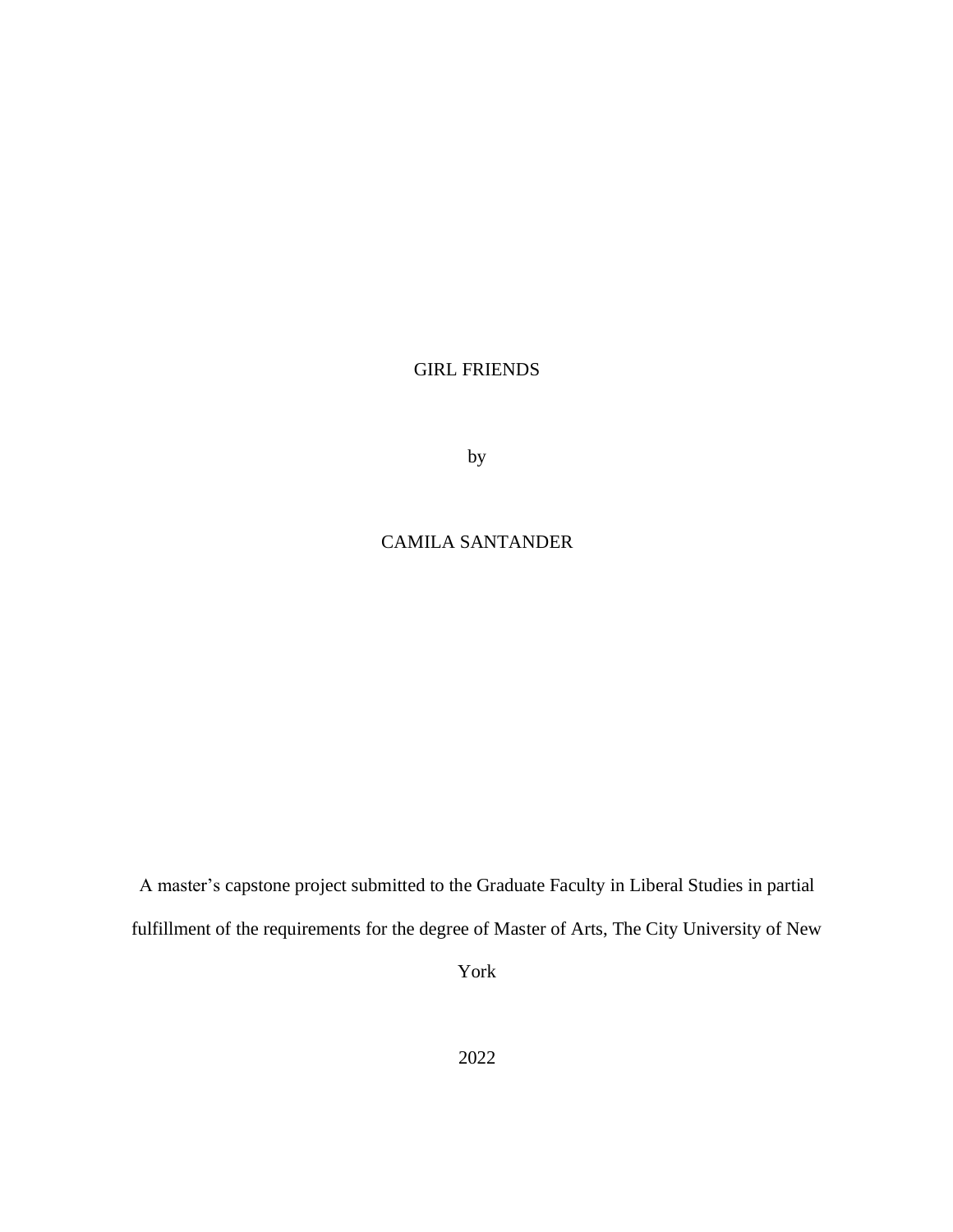© 2021

## CAMILA SANTANDER

All Rights Reserved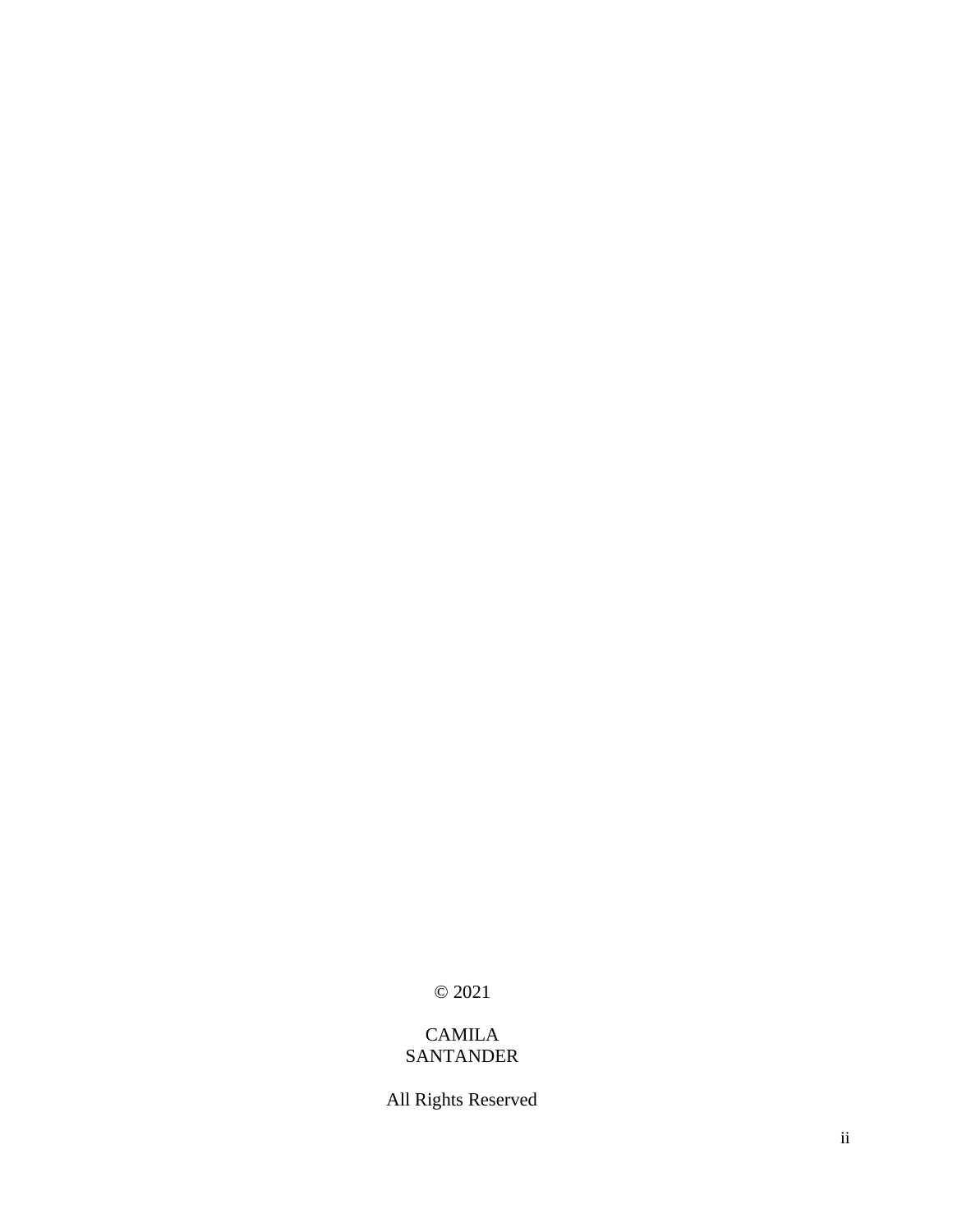Girl Friends

by

Camila Santander

This manuscript has been read and accepted for the Graduate Faculty in Liberal Studies in satisfaction of the capstone project requirement for the degree of Master of Arts.

Date Jean Halley

Thesis Advisor

Date Elizabeth Macaulay

Executive Officer

THE CITY UNIVERSITY OF NEW YORK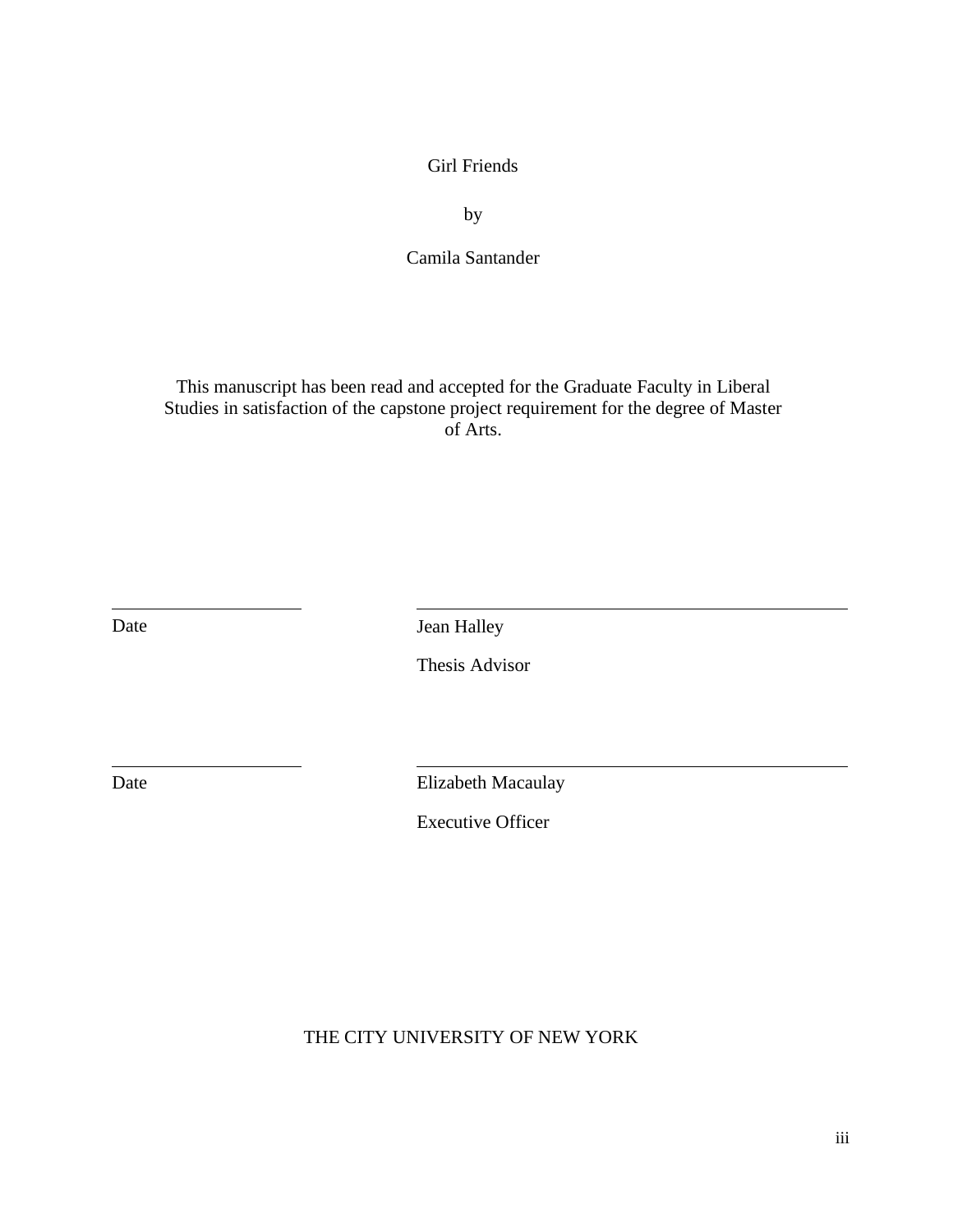### ABSTRACT

### Girl Friends

by

### Camila Santander

Advisor: Jean Halley

Friendships between women are common and essential parts of women's lives; however, they are often overlooked. This capstone project titled Girl Friends is a film on which eight women are interviewed and asked about their friendships with other women. They discuss the importance of having female friends and how they create love, support, and companionship. The interviewees also talk about female friendships and romantic partners coexisting, the pressures to find a romantic partner to find fulfillment, as opposed to good friends. Additionally, they describe how friendships between women can be competitive and catty, and how female relationships can change as they grow up. The interviewees go over female relationships in TV Shows and Movies and give their opinions on whether they believe if these relationships are accurate or not. Finally, the interviewees talk about how they believe friendships between women can be feminist. This capstone project highlights the positive impact that female friendships have had in the interviewees' lives and encourages women to regard their girlfriends as significant parts of their lives. The film has been provided to the library and can be watched via CUNY Academic Works, additionally, *Girl Friends* is also available to view online at: [https://youtu.be/4NhRUx6bW-s.](https://youtu.be/4NhRUx6bW-s)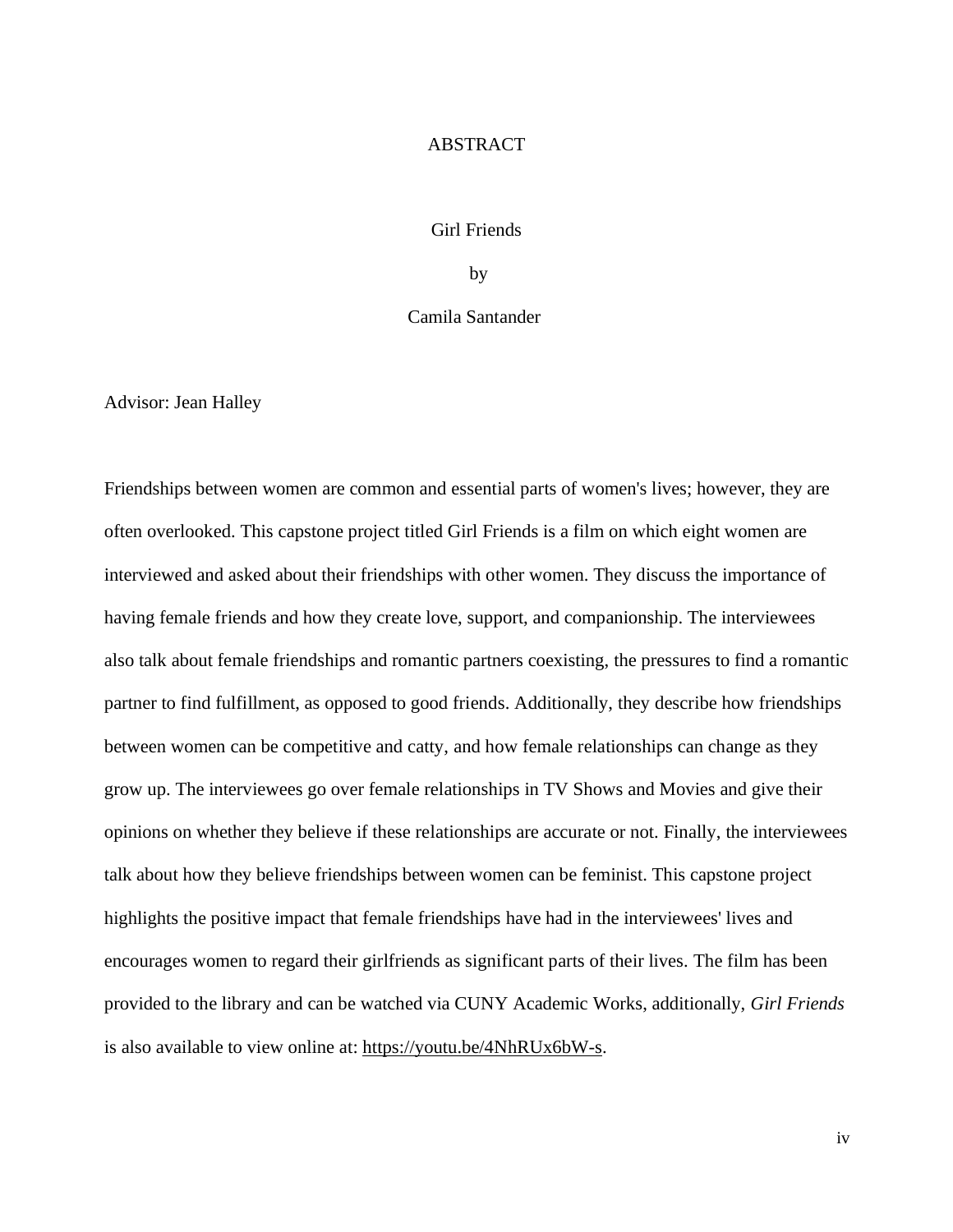### ACKNOWLEDGMENTS

I am grateful for every single person who has contributed to my capstone and has supported me during my masters. Thank you to my advisor Jean Halley, who believed in my project and was there for me in every step of it. All your support was extremely valuable, and it was an honor to work with you. Thank you to my family, partner, and friends; you were all so patient and supportive. I am also grateful for the Graduate Center, all the wonderful professors, inspiring classmates, and staff members. Thank you to my best friend, who served as the main inspiration for pursuing the subject of female friendships. Finally, I am grateful for the eight women I interviewed to create this film, *Girl Friends*.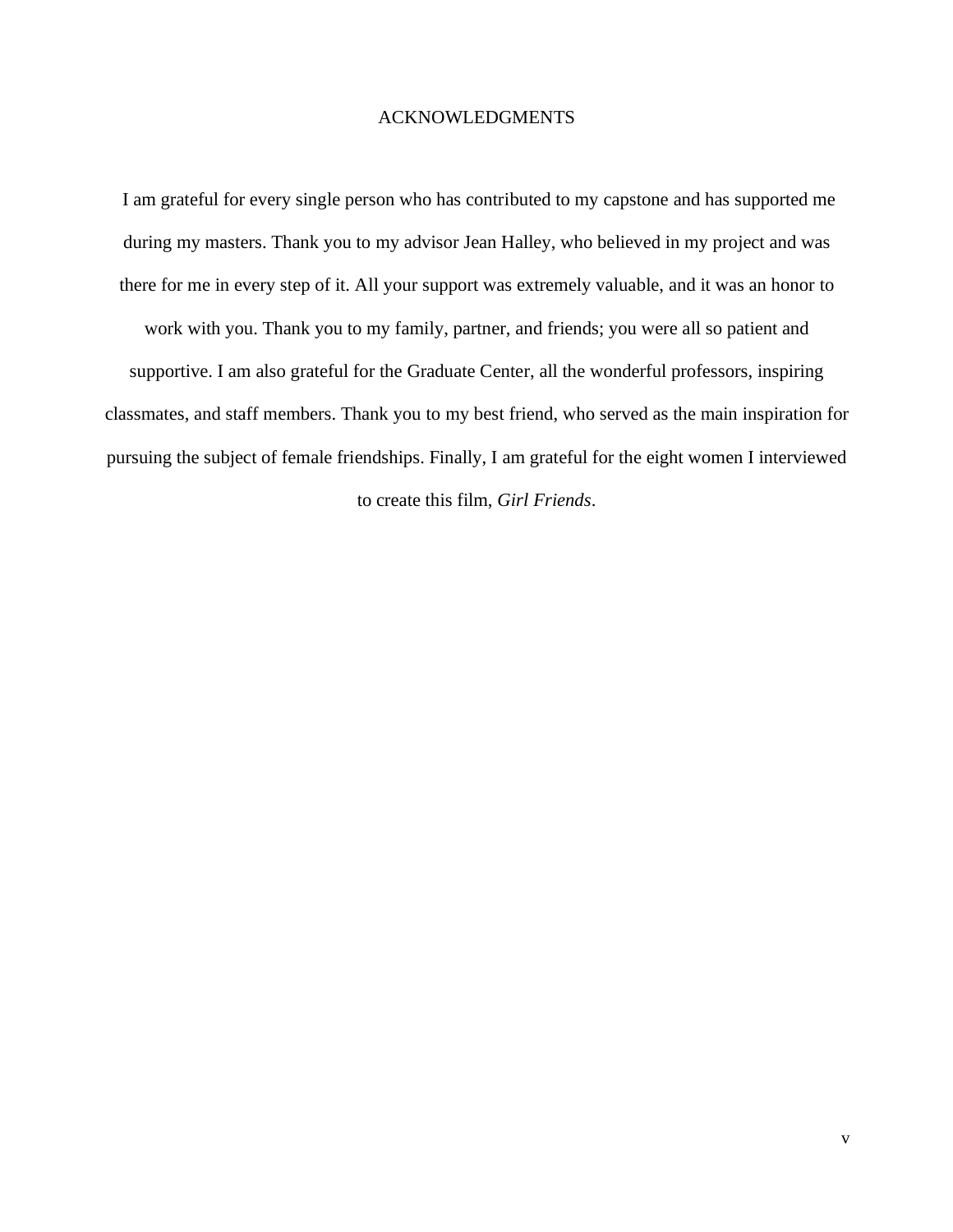# TABLE OF CONTENTS

| <b>ABSTRACT</b>                    | 1V |
|------------------------------------|----|
| <b>ACKNOWLEDGMENTS</b>             | V  |
| DISCUSSION OF THE CAPSTONE PROJECT |    |
| <b>INTERVIEW GUIDES</b>            | 23 |
| <b>CONSENT FORM</b>                | 24 |
| <b>WORKS CITED</b>                 | 25 |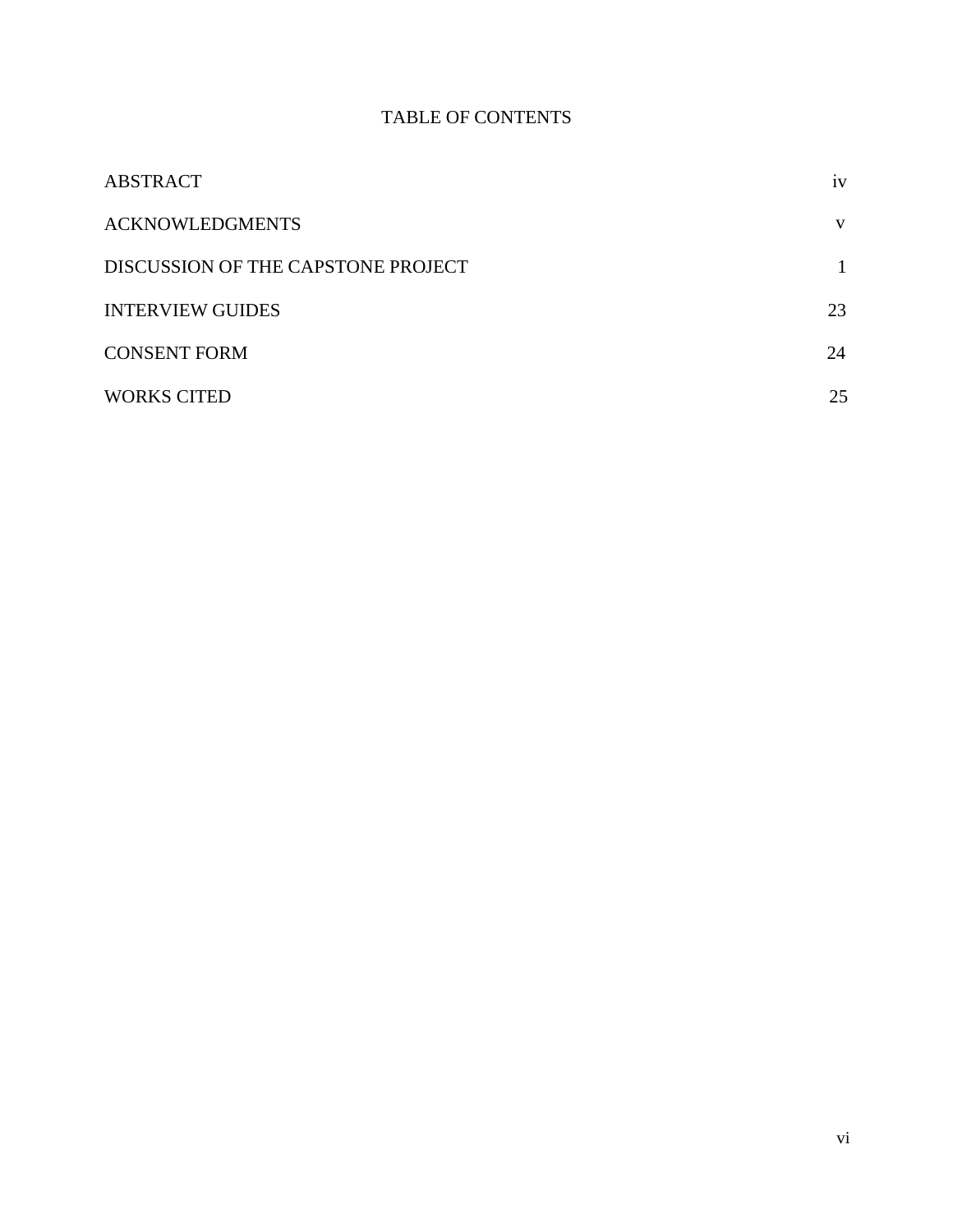#### DISCUSSION OF THE CAPSTONE PROJECT

Ever since I started my master's in the MALS program with a concentration in Women Gender and Sexuality studies, I have thought about what I would like my Thesis or Capstone project to be. I thought of many different projects, but none spoke to me. In my third semester, while we were still remote in school, but daily activities in NYC were a little more "normal," I started reflecting on my time doing my masters which had been done mostly online (my first semester was cut right in the middle due to the COVID-19 pandemic), and one thing I realized that had been so important during COVID was the connections we had to those close to us. Looking at my personal relations, I thought about the people closest to me, and while I do have a partner and a family that I can rely on for support, my best friend Sara is a crucial part of my support system. We have become so accustomed to each other's company, support, and love, that we have become as close as we each are to our romantic partners and members of our families.

To understand how close we truly are, I will provide a little background. We have been officially best friends, with the label "best," since 2009. We both went to the same school in Bolivia, until 2013 when I moved to Panama. When we said goodbye, we promised each other that we would not lose contact. We started texting through WhatsApp on the first day I was in Panama and calling each other whenever we had the chance. And we have not stopped since. It has been over eight years since we lived in the same country, and there has not been a day that we have not communicated with each other. Contemplating my relationship with Sara and talking about the female friendships of other women in my life has inspired me to explore the different dynamics of friendship between women and how they can be crucial to women's lives. Therefore, last semester (Spring 2021), in my Contemporary Feminist Theories class for my final paper, I wrote an autoethnography about friendship and focused on my friendship with Sara. This paper inspired me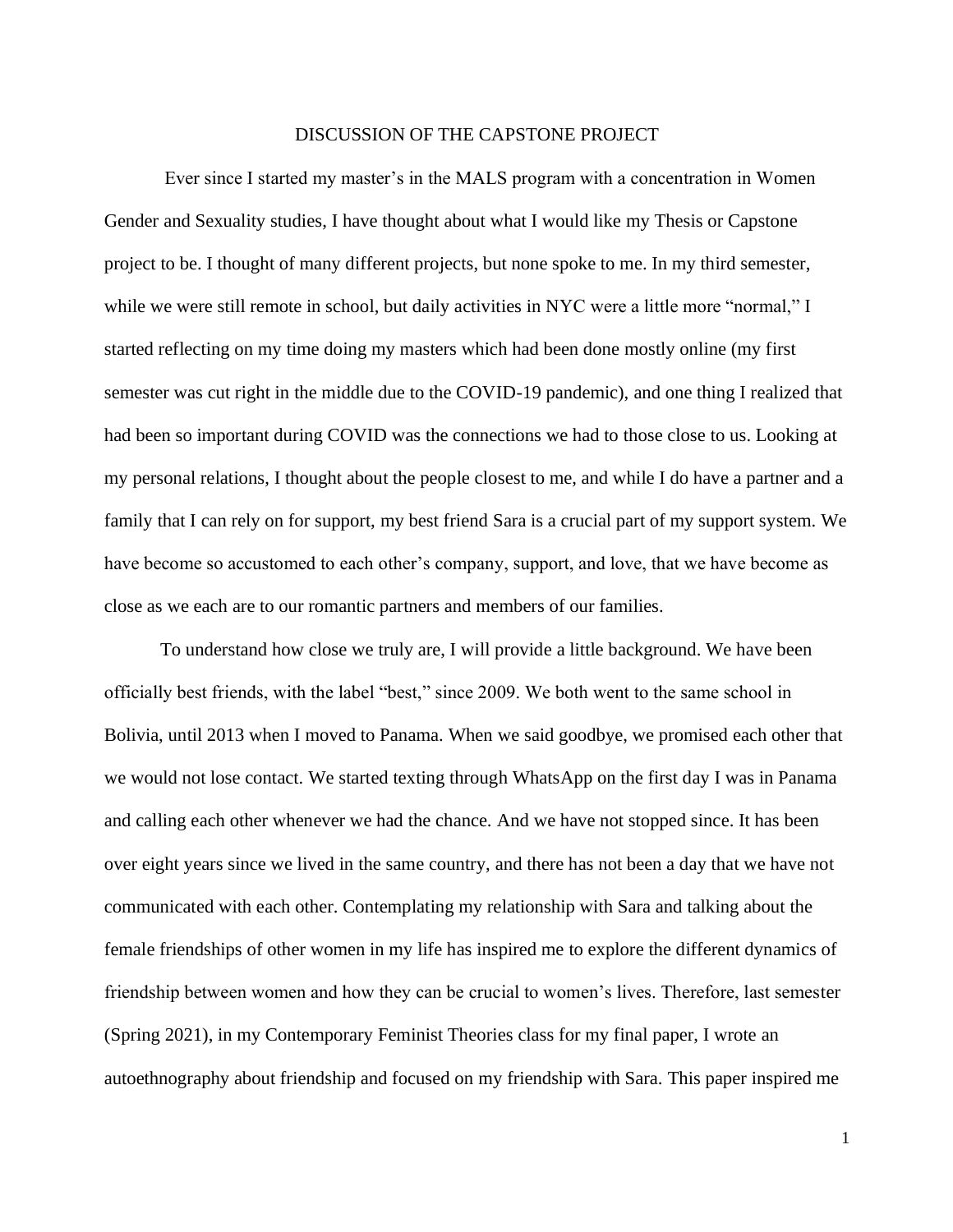to keep exploring the institution of friendship in my capstone.

For my capstone project, I decided to create a short video in which different women talk about their experiences with female friendships. I decided to produce a video because I would like my capstone to be public-facing, easily digestible, and understandable by a wider audience. I want this video to be part of my creative portfolio as a video producer and editor, as my long-term career goal is to become a documentary filmmaker. There are two creative choices I made for this video. First, I do not include myself or my friend Sara in the interviews for the video because I want to portray the perspectives of other women on this subject. The second creative choice is to not include any B-roll because I want the focus only on the women's responses. In film B-roll is footage that is extra to the primary video. Adding extra material could distract viewers from what the interviewees say.

This project aims to open up conversations about the importance of friendship for all individuals, focusing only on women.<sup>1</sup>. Throughout my own experiences and studies, I have seen that friendships between women can be very powerful and very important parts of their lives and development—both as individuals and groups. In contrast to the reality of that importance, friendships among women are often portrayed as secondary, of lesser importance, or even negative. That has certainly been my experience and in the interviews I find it to be common. I believe that challenging that narrative can motivate women to seek support and companionship from their female friends.

<sup>&</sup>lt;sup>1</sup> Whereas the topic of relationships between gender expansive folks is understudied topic, I am focusing only on women (all those who identify as women) due to the limits of time. Any individual who identifies as woman, is a woman. I hope that I inspire other researchers to take up this research and explore the friendship experiences of more diverse genders.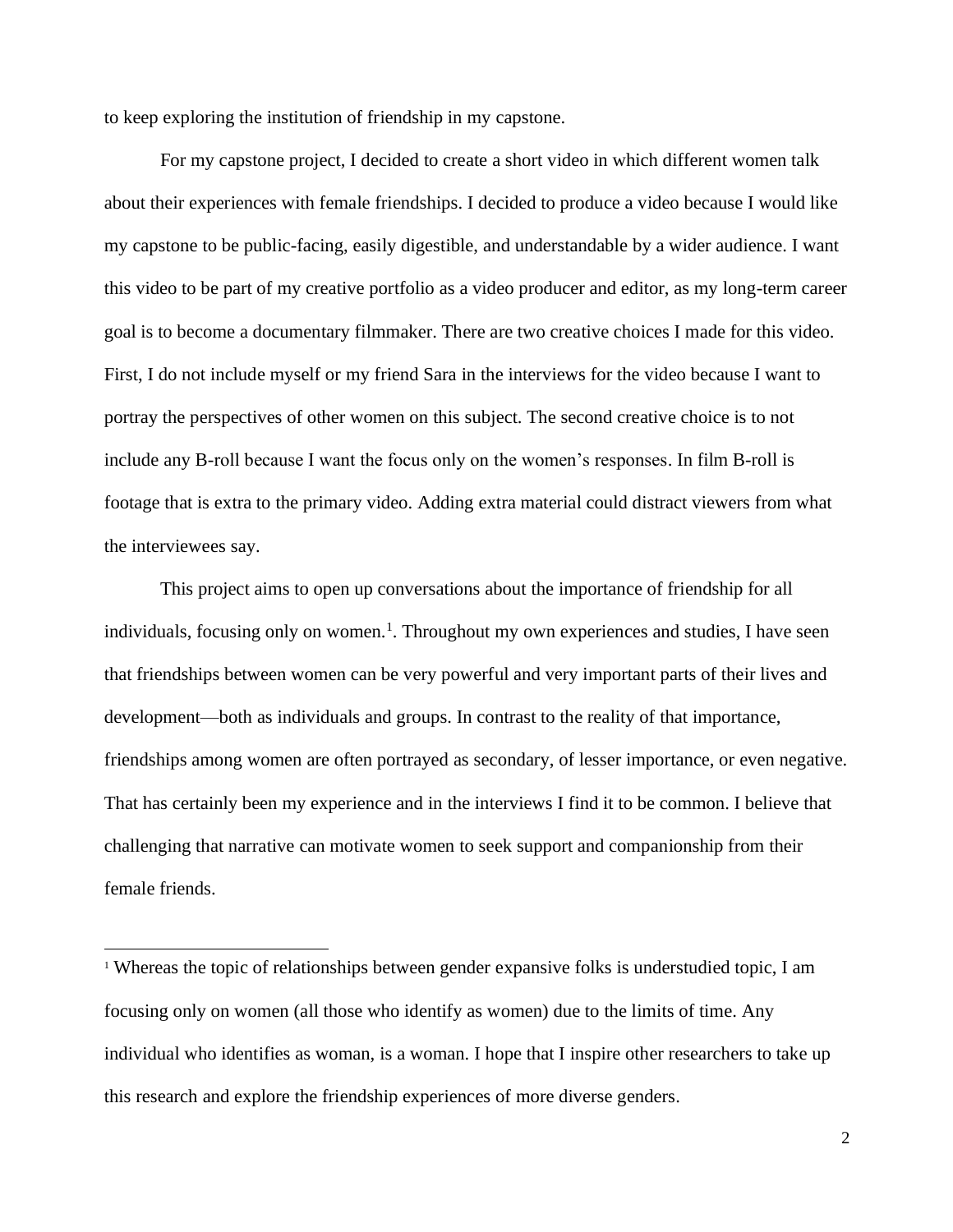I have not found much scholarly literature addressing female friendships in feminism or women studies throughout my research and time doing this project. Therefore, with my capstone, I hope to encourage scholars to explore this topic. Yet ultimately, I am creating a video for a broader audience, one that goes beyond academia. I hope that my video will help people to see female friendships as essential parts of women's lives. I hope to inspire different women who watch the video to consider their female friendships and give them the time and appreciation they deserve.

This capstone project focused on eight women between the ages of 21 and 35, all living in New York or close to the city. I am pleased with the diversity of my interviewees, they represented different races, gender expressions<sup>2</sup>, and sexual orientations; although the latter was not evident on the videos themselves, I believe that I captured a good variety of perspectives. Nevertheless, there are many more areas of female friendship that could be explored from a positive and feminist perspective. Particularly I would be interested in looking at female friendships inside feminist and women's organizations, as well as female friendships within different age groups, long-term female friends, and friendships between women of different races and nationalities<sup>3</sup>.

Through the classes in my masters, none of the materials were explicitly related to friendships, but I did see friendships between women "trapped" behind all the theories, history, and

<sup>&</sup>lt;sup>2</sup>As mentioned above, all the interviewees identified as women. A couple of them used they/them pronouns or expressed their gender as non-binary.

<sup>&</sup>lt;sup>3</sup>Looking back at the project, it would have been constructive to ask about the nature of the interviewee's friendships regarding race or nationality. Although a few of them do express the importance of having friendships within the same race and with other races, I think that for future investigations, looking at interracial or friendships between people of different nationalities, specifically, would be interesting.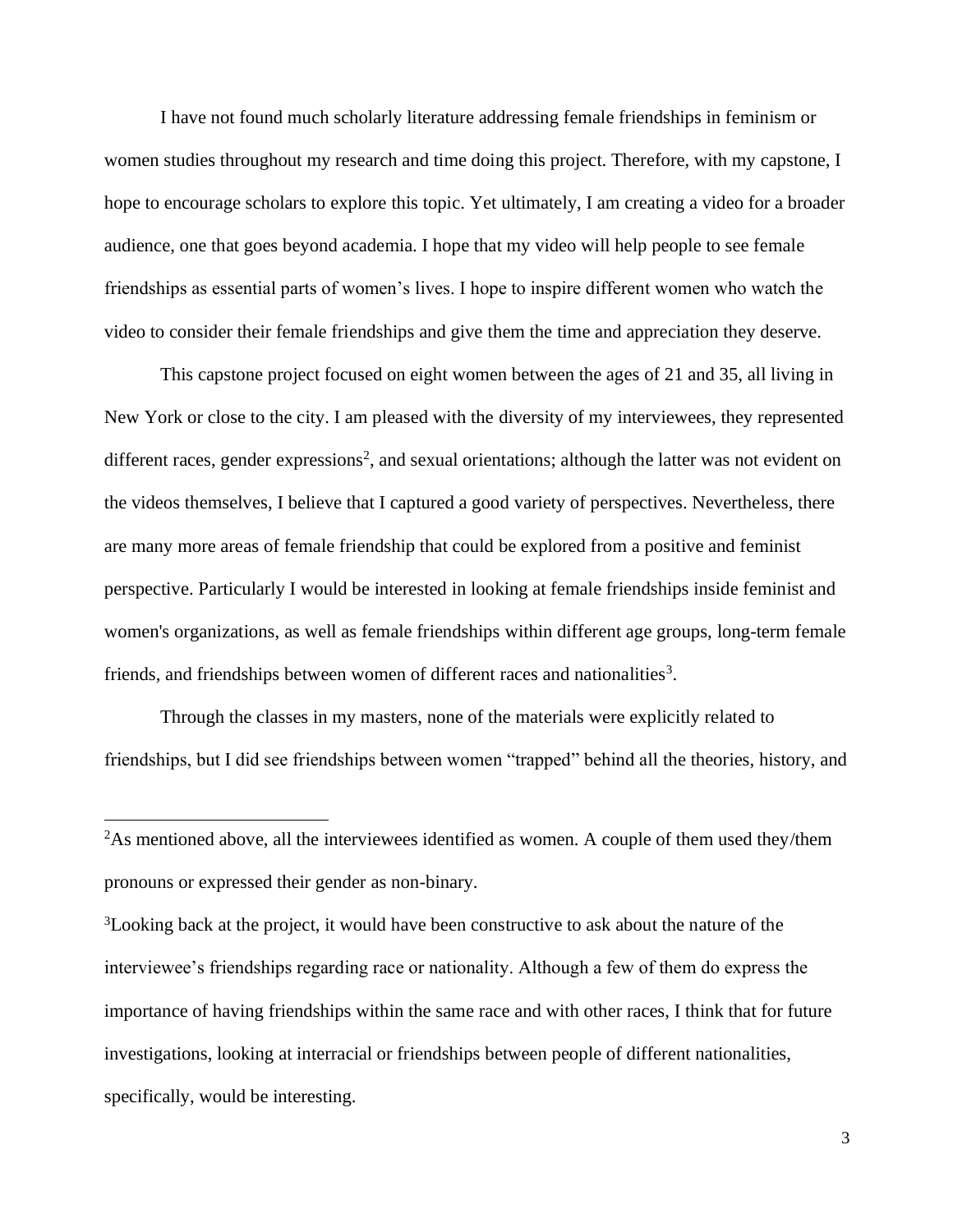literature. This is something that I want to point out because I believe that friendships can be such a common thing for the human experience that they often go overlooked. Still, more areas of study could be expanded by focusing more attention on them. The first class regarding my concentration I took in the MALS program was Introduction to Gender and Sexuality Studies. While a big part of this class focused on Gender and Queer studies, we took a look into the history of feminism and made critical points about feminist waves at the beginning of the semester. In the essay "Feminist Frequencies: Regenerating the Wave Metaphor," Nancy A. Hewitt wrote about how the different waves of feminism came to be, their history, but most importantly, how these waves can be complicated when looked through an intersectional lens and various movements of women that were not American, heterosexual, middle class, and white. This text discusses women in different groups, including collectives, waves, movements, or activists. When I look into these groups and zoom in on the individuals who comprised them, I see women who were friends, with common goals in mind, that decided to come together and demand their rights. In my other classes in the MALS program, I took a closer look at how some female friendships helped women and advanced feminist movements.

 In my Global Feminism class, we looked at different feminist movements and focused some of the studies on solidarity. For this class, I read "A Black Feminist Statement" by the Combahee River Collective. This text talks about the group, why it was created, its involvement, and how it has helped advance the movement of Black feminism. This text discusses the challenges Black feminists and Black women encounter, the connections of racism and sexism that come with being a Black woman in American society. In my interviews I learn that women find friendships with other women deeply important and beneficial. Like the Combahee River Collective, my interviewees relate to each other and understand their struggles because they have also lived similar experiences. As the Combahee River Collective writes, "In the process of consciousness-raising,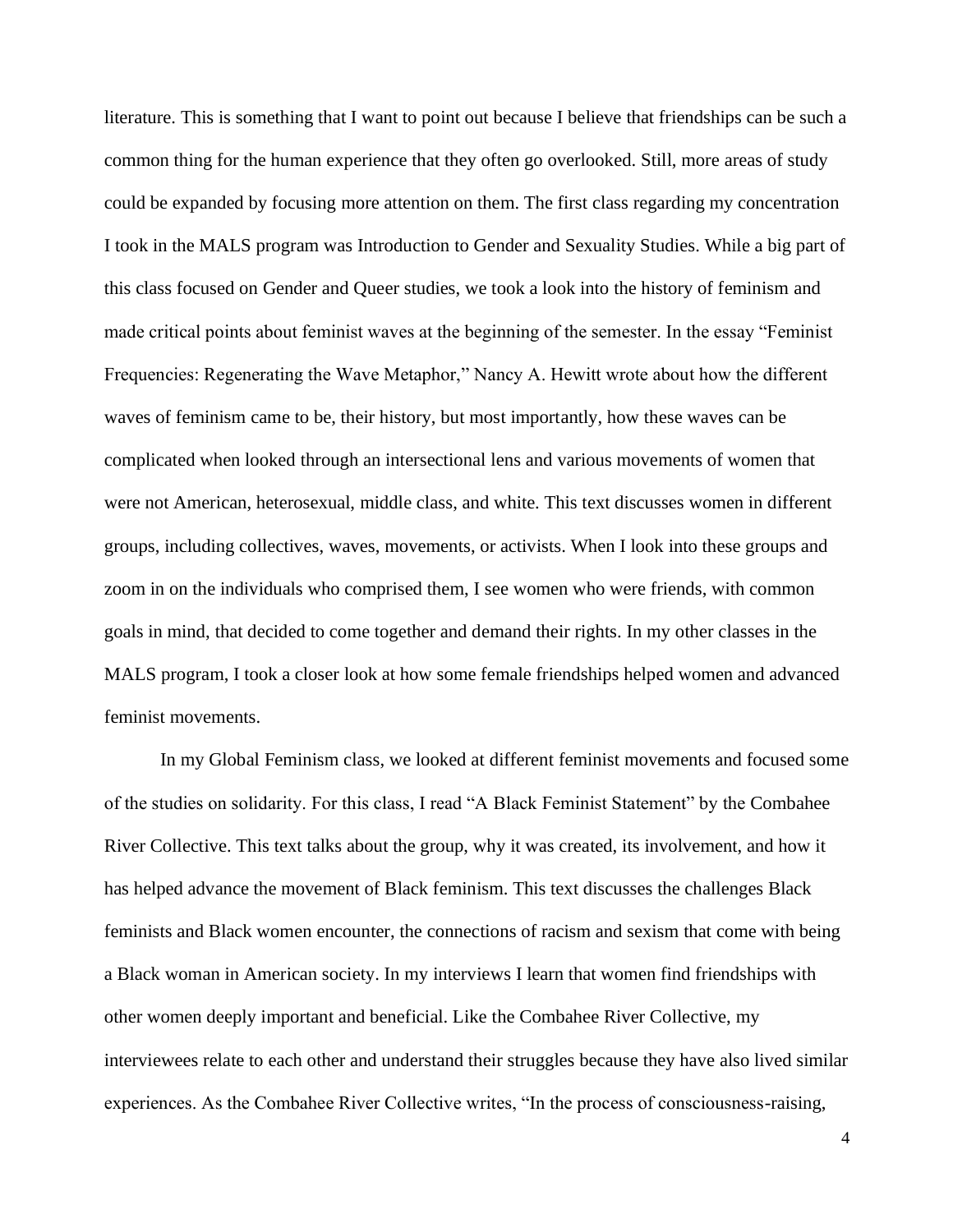actually life-sharing, we began to recognize the commonality of our experiences and, from that sharing and growing consciousness, to build a politics that will change our lives and inevitably end our oppression" (The Combahee River Collective 273). What calls my attention here is "actually life-sharing," because while doing activism for their cause, they were also sharing life experiences and relating to each other not only as activists but also as friends. It was this "life-sharing" that friends do, that made them realize how much their experiences as Black women had in common. While this might be simplifying the meaning of this text and the movement itself, I believe that one reason women joined the collective, one reason that they saw such meaning in its work and its existence, is that they were able to trust each other, to talk to each other about the struggles they faced, and especially to be friends with each other. "We realize that the only people who care enough about us to work consistently for our liberation is us. Our politics evolve from a healthy love for ourselves, our sisters, and our community, which allows us to continue our struggle and work" (273). And while they do not specifically use the word "friend" in their text, sisters and community could have the same meaning in this context.

 As part of the syllabus of this same class, I came across the text "Unpacking Solidarities of the Oppressed: Notes on Trans Struggles in India" by Gee Imaan Semmalar. This text focuses on transgender men in India and how the author wishes to create a community similar to those of transgender women known as hijras; the author highlights the solidarity and collaboration between them. Semmalar's descriptions of the communities of transgender women were remarkably similar to my own ideas of friends taking the place of one's family. Transgender women in India join communities of other transgender women organized in "houses." Many of these women have been victims of abuse and discrimination by society and their own families; therefore, these communities have been great to support each other. "Trans women in India live, work, and occupy public space together. This is a strategy for survival arrived upon out of a deep understanding of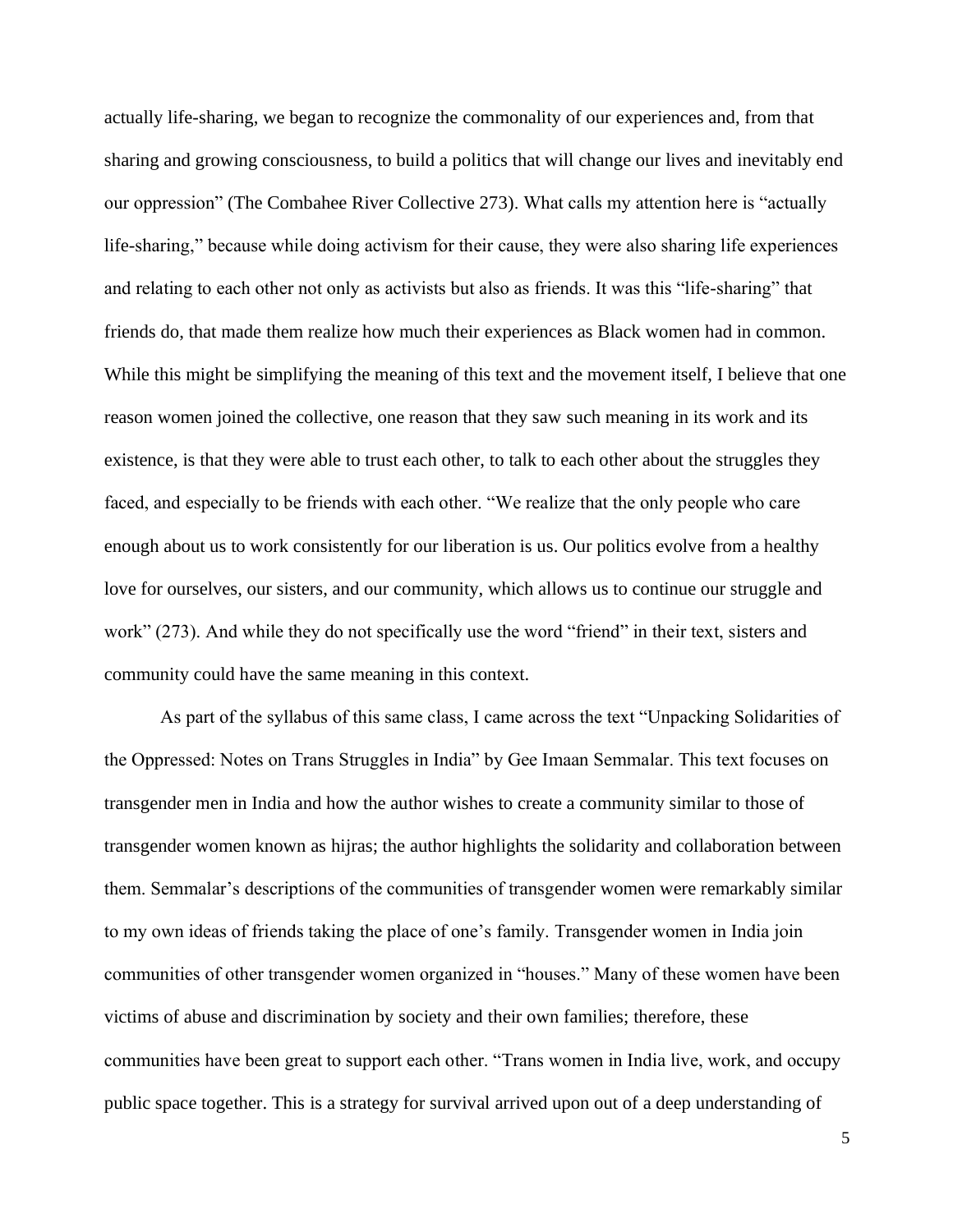public violence, discrimination, and vulnerability" (Semmalar 287). This description of transgender women in India tied to what one interviewee shared during her interview. She said that female friendships helped her break out of the patriarchal ideas she had of society which came from her own family. While growing up my interviewee constantly witnessed how her father was the "head of the household," and how her mother had always placed herself and her opinions as less important.

I drew inspiration from Mondal, et al's research on hijras — transgender women in India who were interviewed about the struggles they have faced in fitting into the world. I found Mondal's methodology inspiring because he focuses on each hijra individually, which is also what I did on my own capstone interviewing women. The interviewees explained how important it was for them to be able to find a community where they fit in and felt a sense of belonging, including the rejection many of them faced from their own families and communities. "According to the hijra participants, their sense of belongingness with the hijra community helped them cope with feelings of deprivation and vulnerability. Also, it is in this group that they could openly discuss their emotions, pains, needs, etc., without the fear of being negatively evaluated or discriminated" (Mondal et al. 170–71). I think it is important to point out that although it is positive that hijras have found communities in which they could live and feel protected, they still face a lot of discrimination socially and are still considered outcasts of society, many of them working as beggars and prostitutes.

 Similar to the hijras in India, a look into queer families in the U.S. has close connections to the importance of friendships. Kath Weston discusses this connection in her book *Families We Choose*. In her book Weston describes queer individuals in the U.S. that consider each other family and rely on each other due to the lack of support they receive from their own biological or original families and communities; she focuses most of her study in San Francisco, California. Weston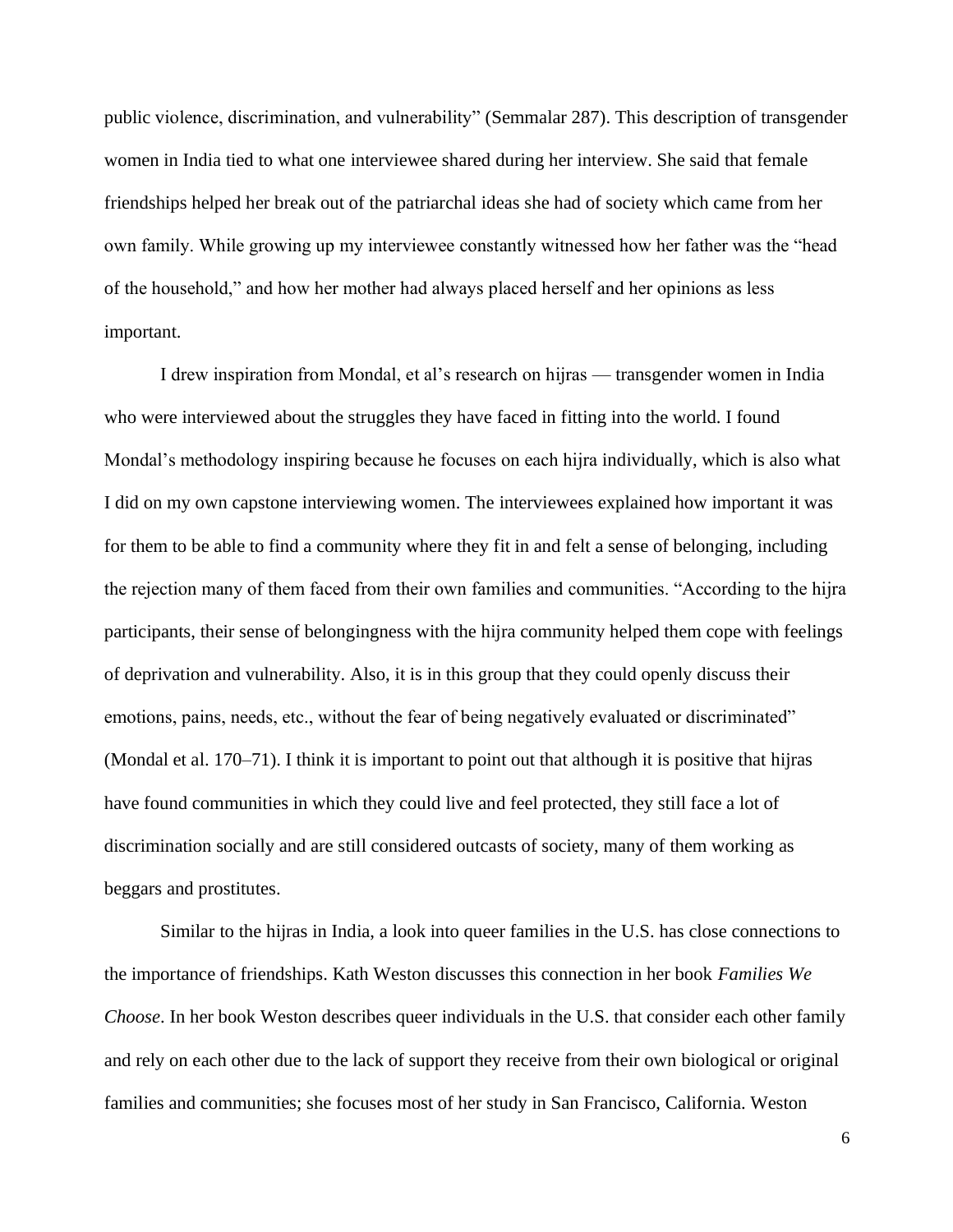offers one section on friendships that convert into a community in the book. This section gives essential descriptions that can be related to how friendships between women can end up building organized groups and communities. Weston claims that gays and lesbians were finding each other and thus creating communities together, whether that was organized groups, geographical locations, e.g., gay neighborhoods or gay bars, or even tight friendships. Finding people with their own sexual orientation in common created that kinship, similarly to friendships for women with other women, can also be felt as a "chosen family." They are the individuals with whom women can be themselves and talk about what being a woman entails in their society. It is important to recognize that it can be problematic connecting women and queer individuals without considering their intersectionalities with each other and with other identities such as race, social class, economic status, etc. Nevertheless, communities of queer people finding their homes and forming strong connections with other queer people are the closest examples I could find that resemble friendships between women.

 A more concrete example of queer communities or "chosen families" can be seen in ballroom culture. They are characterized by communities of Black and Hispanic queer individuals who form houses and compete in balls. "The ballroom community is a complex and longstanding form of cultural practice within the African American GLBTQ community, in which young people deliberately form and maintain kin-ties, constructing both homes and families for themselves" (Arnold and Bailey 146). These new families formed can provide strong support systems, especially for young queer people who have been rejected by their own families or those who feel that their communities around them do not understand them. It is crucial for these individuals to find a community where they fit in; in many cases, their original families may ostracize them for being gay or queer; but in other predominantly white queer spaces, they may experience discrimination based on their race (Telander et al. 1392). Friendships between women can also help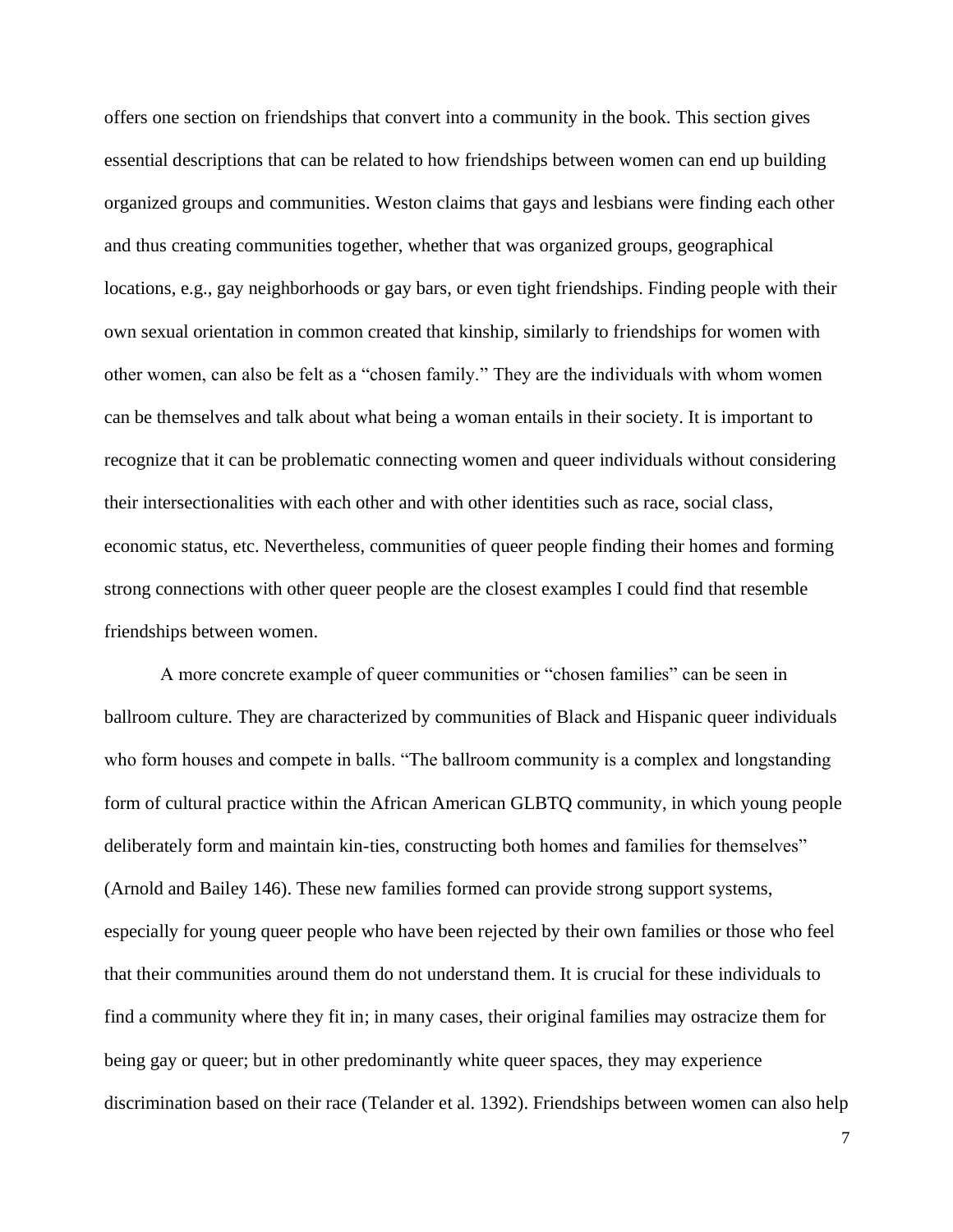them navigate how they experience the world according to their race and sex. Race was one aspect that was importantly connected to a few of my interviewees, especially to those who did not identify as white.

I have realized that by looking at my past classes that in a lot of cases, I will not be able to make direct connections to the words "friend," "best friend," or "friendship" in the literature studied. However, the links are there with different words that still show groups of people as friends referring to themselves as communities, collectives, sisters, groups, etc. I am fascinated by the line that divided more organized groups with friendships. And although in many cases, this can be a very sharp line that divides the relationships as strictly profession with those relationships that are of friends, I believe that in most cases, the line is blurred because finding good friendships helps some people find their community of people who provide them companionship and support. These organized groups do this same thing while being very active in creating change for those in their communities.

 Female friendships were part of texts studied in women and feminist studies; although the institution of friendship itself is not necessarily regarded as feminist; it is influential in the construction of feminist literature. A book that represents this is *The Awakening* by Kate Chopin, which I had to read for the class Feminist Texts and Contexts. This class focuses on feminism in the 1910s, and this book gives an excellent example of a female friendship that has been influential in a positive way. The protagonist of the novel Edna Pontellier has the kind of life society deems perfect: she was born with money and social standing, and she has kids and a husband who supports her. But from Edna's perspective, her life is not perfect. She wants to be an independent artist without a husband, and at the time, this was unthinkable for women of Edna's class. Edna was friends with Mademoiselle Reisz who served as an inspiration for Edna to follow her passions. Mademoiselle Reisz did not have kids, was not married, and was an artist, things that at the time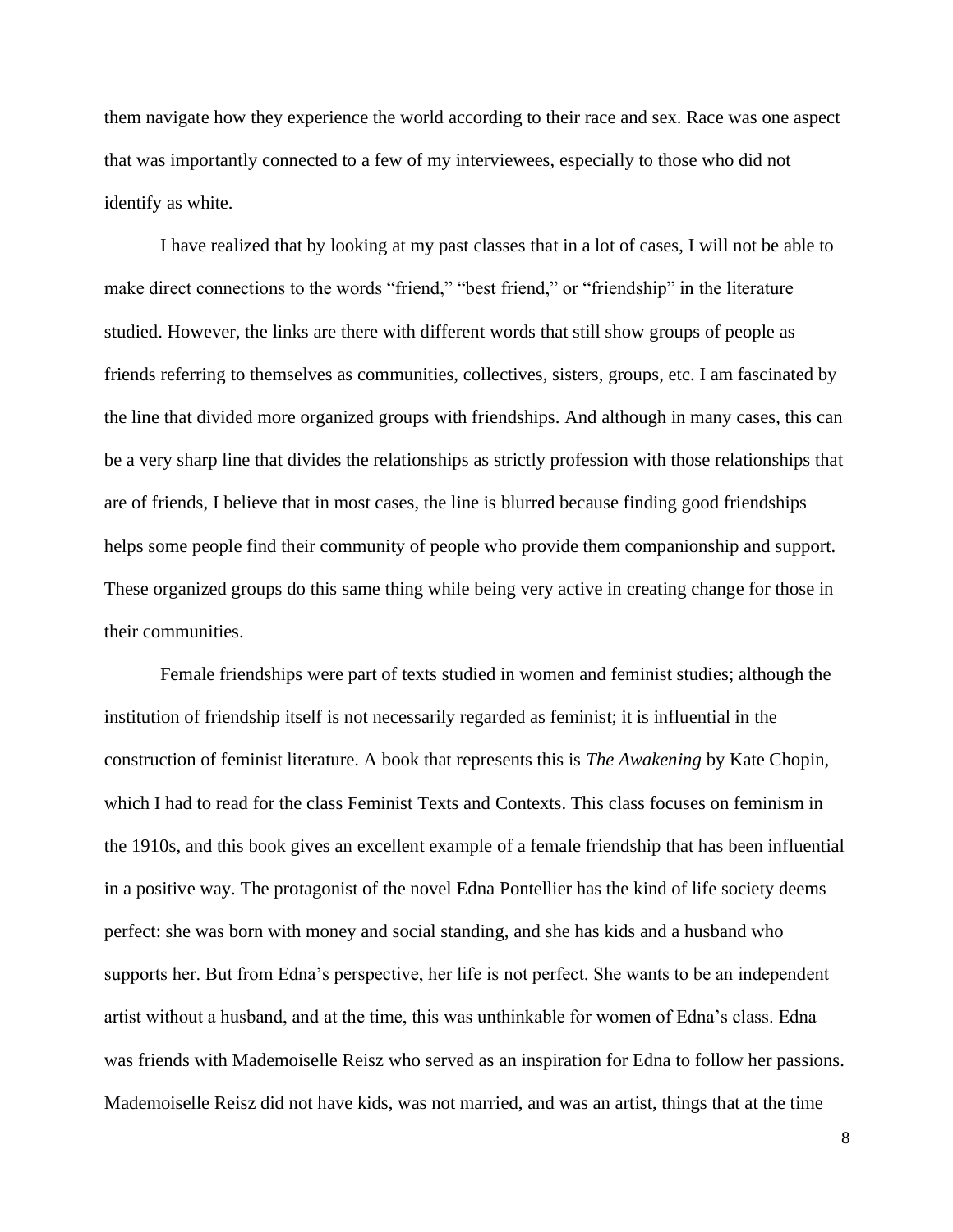were not appreciated in women. Edna admired Reisz because Reisz ignored society and did what she wanted to do. Reisz inspired Edna to be more than a mother and wife and showed her that a different way of living existed. This example of female friendships from the 1910s demonstrates that female friendships have opened many women's eyes to new possibilities and opportunities for greater independence and autonomy.

Additionally, it has been in a couple of classes that I have encountered the fantastic literature of bell hooks. When I looked deeper into her writing, I have found *All About Love*, a book that has helped me develop this project and has also supported many of the ideas I present. This book talks about the nuclear family and how isolation is created within them; their structure is of the husband that is at the head of the family, then the wife, and finally the kids. Then hooks explores her own friendships and how in her experience, many of her close friends have put their friendships as secondary once they have found a romantic partner. hooks challenges this and argues for the importance of friendships as essential to one's life. "Most of us are raised to believe we will either find love in our first family (our family of origin) or, if not there, in the second family we are expected to form through committed romantic couplings, particularly those that lead to marriage and/or lifelong bondings. Many of us learn as children that friendship should never be seen as just as important as family ties. However, friendship is the place in which a great majority of us have our first glimpse of redemptive love and caring community" (hooks 134).

There is also research centered on women's friendship relationships with animals, Jean Halley's *Horse Crazy: Girls and the Lives of Horses* walks the reader through a better understanding of the friendships that girls and women form with horses. Halley describes how some women's relationship with horses can help them form identity through their love of these animals. In her book, Dr. Halley talked with some girls who described that their relationship with horses gave them a sense of freedom from the pressure of having a relationship with boys: "This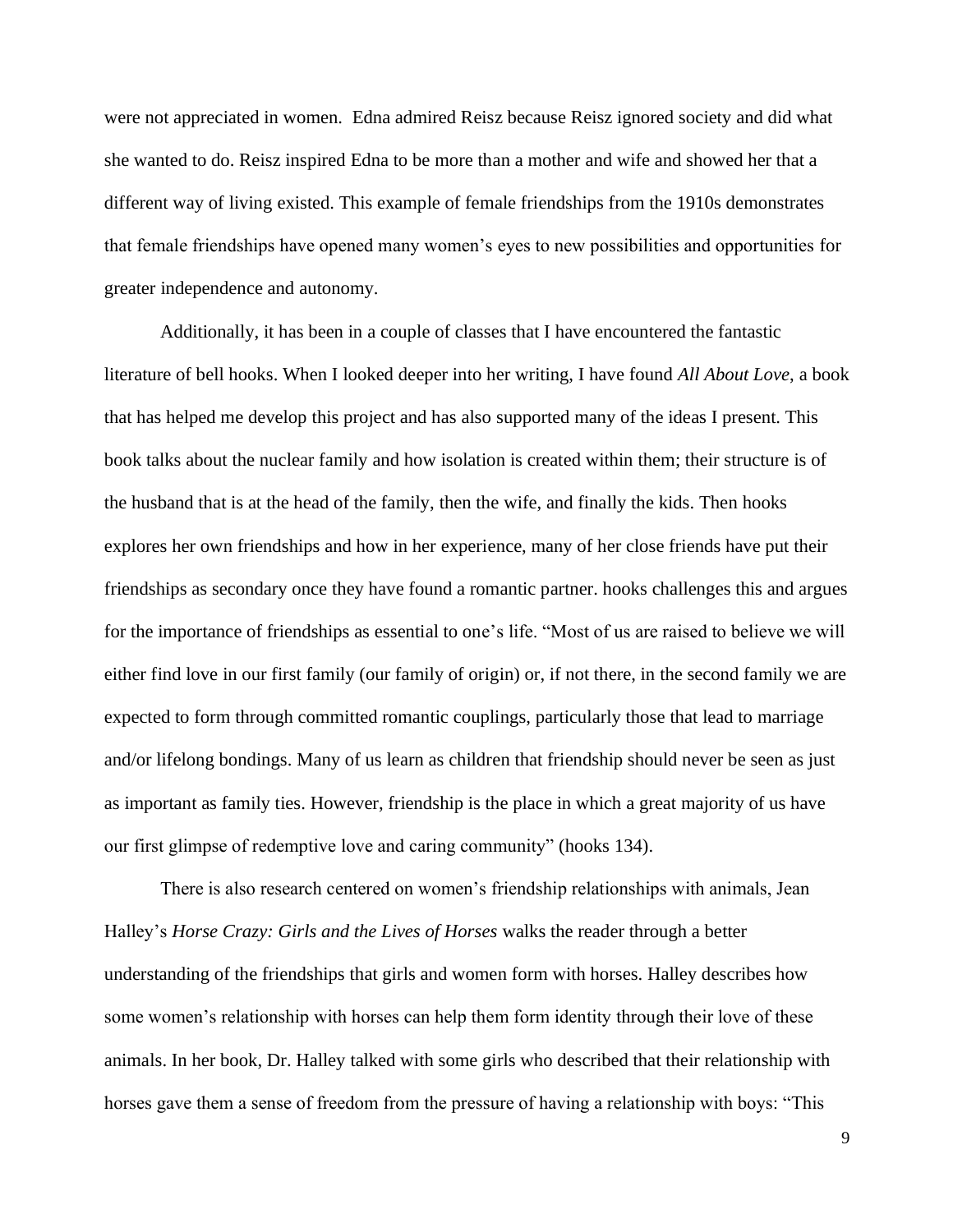horsey relationship provides a freedom from the demands of heteronormative love. Girls offer care to their horses and gain courage from their horse relationships, and they experience intimacy, love, and freedom with horses" (Halley 155). These relationships that women experience with horses could also be related to friendships that women have with other women; through these friendships, women escape the pressures of finding romantic relationships with men.

I explored the subject of female friendships in an autoethnography I wrote for my Contemporary Feminist Theories class with Dr. Jean Halley, who I am so grateful to have as my advisor for my capstone project. The main text of that class that inspired this capstone was Adrienne Rich's essay "Compulsory Heterosexuality and Lesbian Existence." Rich coined the term "lesbian continuum" to refer to all female-to-female relationships that do not necessarily have to include any type of sexual or romantic interest. Rich highlights the importance of these relationships and argues that their trivialization and invalidation "have meant an incalculable loss to the power of all women to change the social relations of the sexes, to liberate ourselves and each other" (Rich 657). Rich argues that women's relationships with other women have been highly unvalued in our society, and relationships with men have been prioritized. Additionally, heterosexuality in society is not only assumed for every individual, especially women, but it also acts as a system of oppression. Contrary to the belief that female friendships are outgrown and move to a second frame once they find a male partner, I argue that female friendships and partners can co-exist, and they both have their own importance, and neither has to be more vital to women's lives than the other.

Although Rich's essay was initially published in the 1980s, many ideas are still relevant today. Heterosexuality continues to be the norm for women. There has been an "idealization of heterosexual romance and marriage" (Rich 640) seen in books, movies, TV shows, reality TV, and even social and political figures. I wonder now if there had been an idealization of genuine female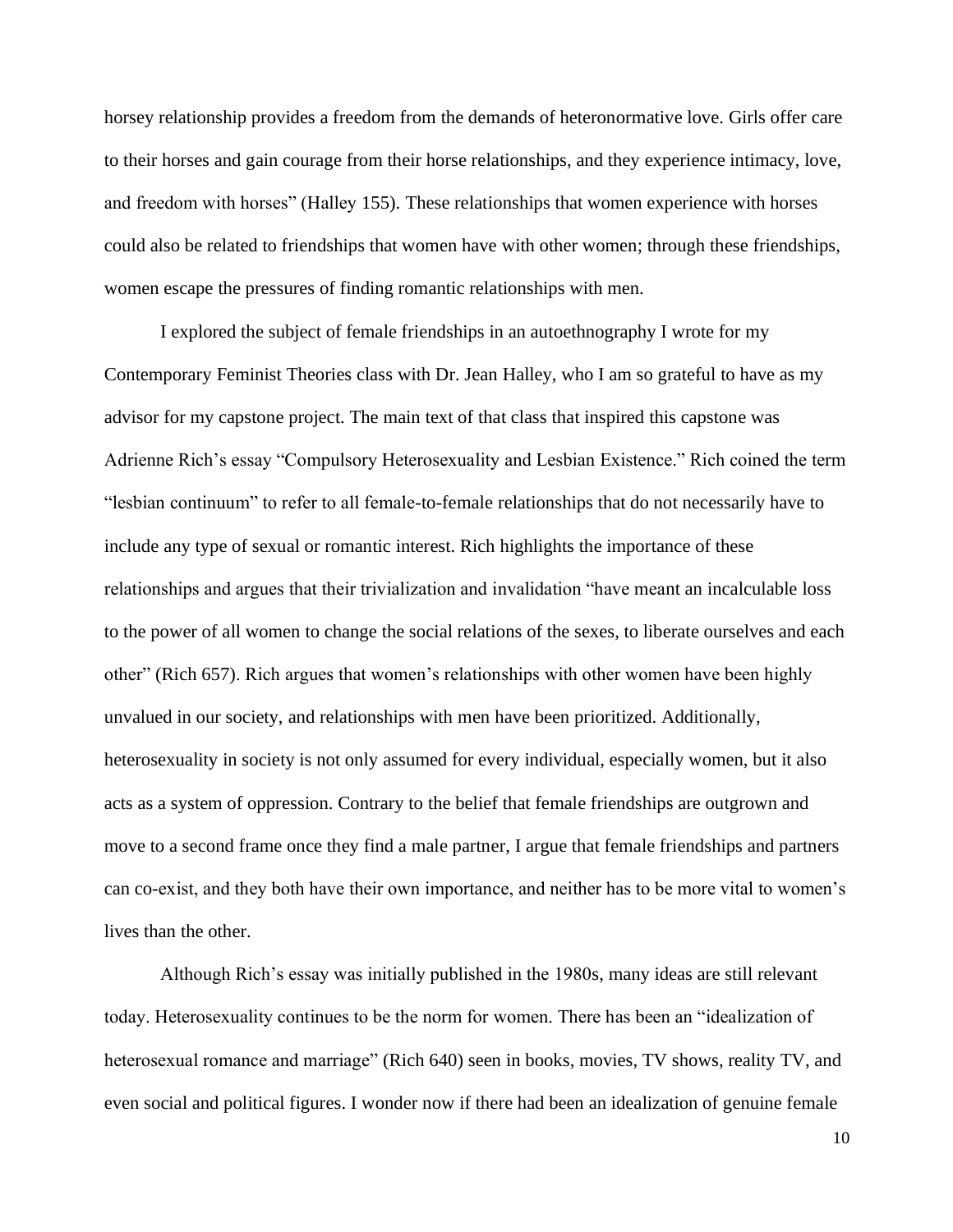friendships, just as there are of romantic relationships, perhaps women would dedicate their time strengthening their friendship relationships instead of looking for romantic ones. If love relationships with men were not idealized, maybe more women would seek the strength, support, and companionships from their female friends instead. Rich argues that women have tended to gravitate towards their female friends and relations, and many of them have done it while resisting marriage; women choose each other (Rich 646). The 1960s' women's liberation movement (also known as the feminist second wave) started, in part, because some women trusted other women to come together and ask (sometimes through literature, art, other times through protests and revolts) for equal opportunities, justice, and fairness. Although feminism does not look the same from time to time and from place to place, feminism needs women to come together as friends, partners, companions, sisters, and allies.

Friendship among women has been the cement not only of the various historical waves of the feminist movement but as well of numerous communities of women throughout history who defied the local conventions for their gender and lived lives of creative disorder (Friedman 287).

Concurrent with Friedman's ideas, women change the communities that they were "given or found" to form new connections with other women. This does not necessarily mean that they abandon the communities they are already a part of and leave all their mother/wife responsibilities behind; instead, they form friendships and attachments with other women with whom they can express their deepest desires or annoyances.

In Rich's essay, there is also an exploration of "lesbian existence" from an anti-capitalist perspective. Compulsory heterosexuality deems women as inferior to men; it shows that we live in a heteropatriarchal society that enforces a traditional gender ideology. Using friendship between women to break out of those roles and gain autonomy as individuals — and also a collective, could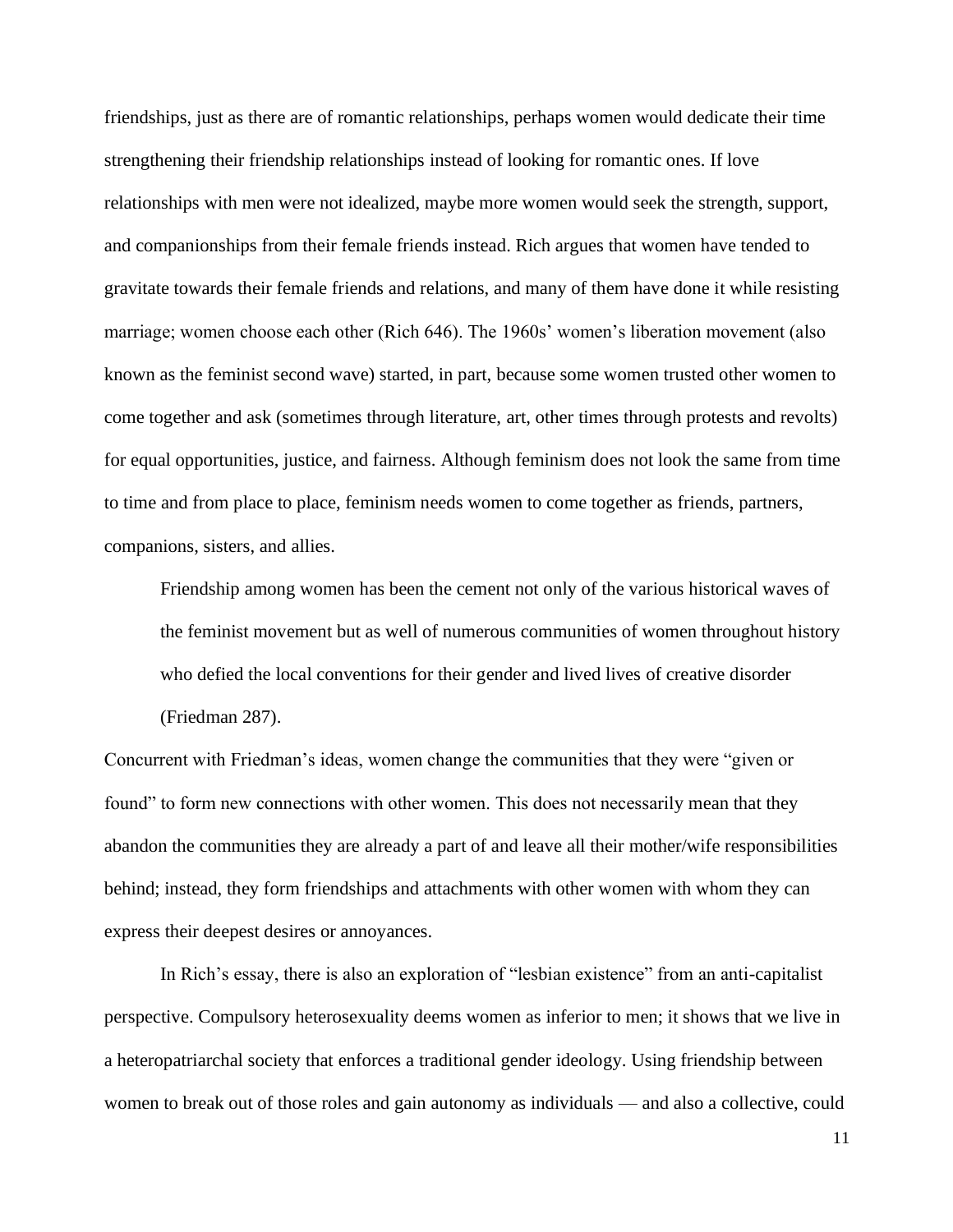be helpful to challenge compulsory heterosexuality; strong female friendships can disrupt social reproduction and the nuclear family. Although not really studied in academia, the marriage of platonic female friends is an up-and-coming phenomenon that has been seen in popular media. *The New York Times* (May 1, 2021) recently explored women's friendships taking the explicit form of family. "From Best Friends to Platonic Spouses," describes the situation of two couples. The first one, Jay Guercio and Krystle Purificato, were two best friends who never had a romantic relationship but decided to be life partners; therefore, they decided to join each other in marriage. "Ms. Guercio and Ms. Purificato wanted to get married because they wanted to be legally and socially recognized as a family" (Braff). The second couple is Kema Barton and Debe Brown, married and raising their children together; their relationship is purely platonic. They have never been involved romantically and feel free to explore intimacy with other people.

They decided to make it official because they wanted to build a family together, to raise their children together, and to make all their major choices as a unit. They're in the process of buying a house and getting a joint bank account. Their children consider each other brother and sister, and they call each woman Mom (Braff).

It seems that there is something to consider in the possibility of marrying a good female friend and enjoying the benefits brought to both individuals, especially if they are not joined together romantically. This type of platonic marriage in which both people join their bank accounts, raise children together, and rely on each other for support and companionship is a new form of going against compulsory heterosexuality. I think it is important to note that a pattern found in these platonic friendships is that the people involved in them are queer, and I did not find any instances in this article which two men best friends were getting married platonically, only women.

In our society it seems that people prioritize marriage over other types of relationships, marriage is perhaps the only way to make a relationship "official." Although there are many fables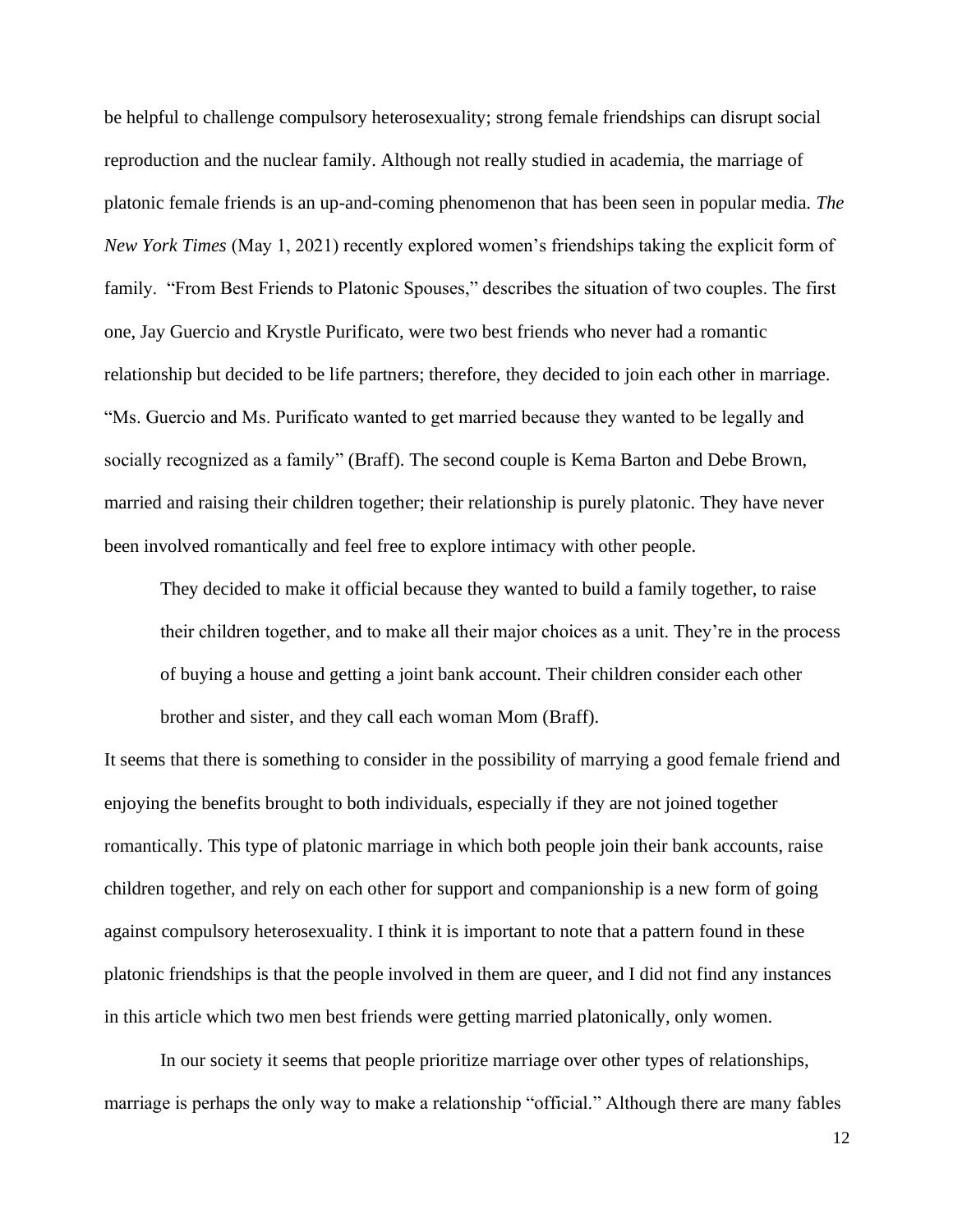about it, there is no clear history of how and when marriage was first created (Coontz 34-35).

By the time we have written records of the civilizations that arose in the ancient world, marriage had become the way most wealth and land changed hands. Marriage was also the main vehicle by which leading families expanded their social networks and political influence. It even sealed military alliances and peace treaties (Coontz 48).

Today, marriage is still a way couples trade goods, provide for each other, and work on some type of exchange, even if that exchange is just taking care of their children and sex. When two people get legally married, they agree to several things they have to do for each other; whether they follow through with these agreements or not is a different story. In Rich's words, "[w]omen have married because it was necessary, in order to survive economically, in order to have children who would not suffer economic deprivation or social ostracism, in order to remain respectable, in order to do what was expected of women..." (Rich, 654). Most women marrying and forming relationships with men have been influenced by compulsory heterosexuality, at least to some degree. Even if they are heterosexual, they have never questioned it since it is the norm to be heterosexual.

Unlike marriage, friendships do not have legal contracts that unite them in exchange for anything; they do not have the same responsibilities that marriages have. Yes, some friendships have some kind of interest that keeps them existing. According to Axel Honneth's book *Freedom's Right: The Social Foundations of Democratic Life*,

Friendship constitutes an institutionalized form of pre-reflexive commonalities marked by the implicit desire to reveal our own feelings and attitudes without reservation. The role obligations of which we are implicitly aware intertwined in a way that ensures mutual trust and the certainty that even our most idiosyncratic and odd desires will be taken seriously and not be betrayed (Honneth 139–40).

By their own will, both parties must be fully there for the other person. When they persist for a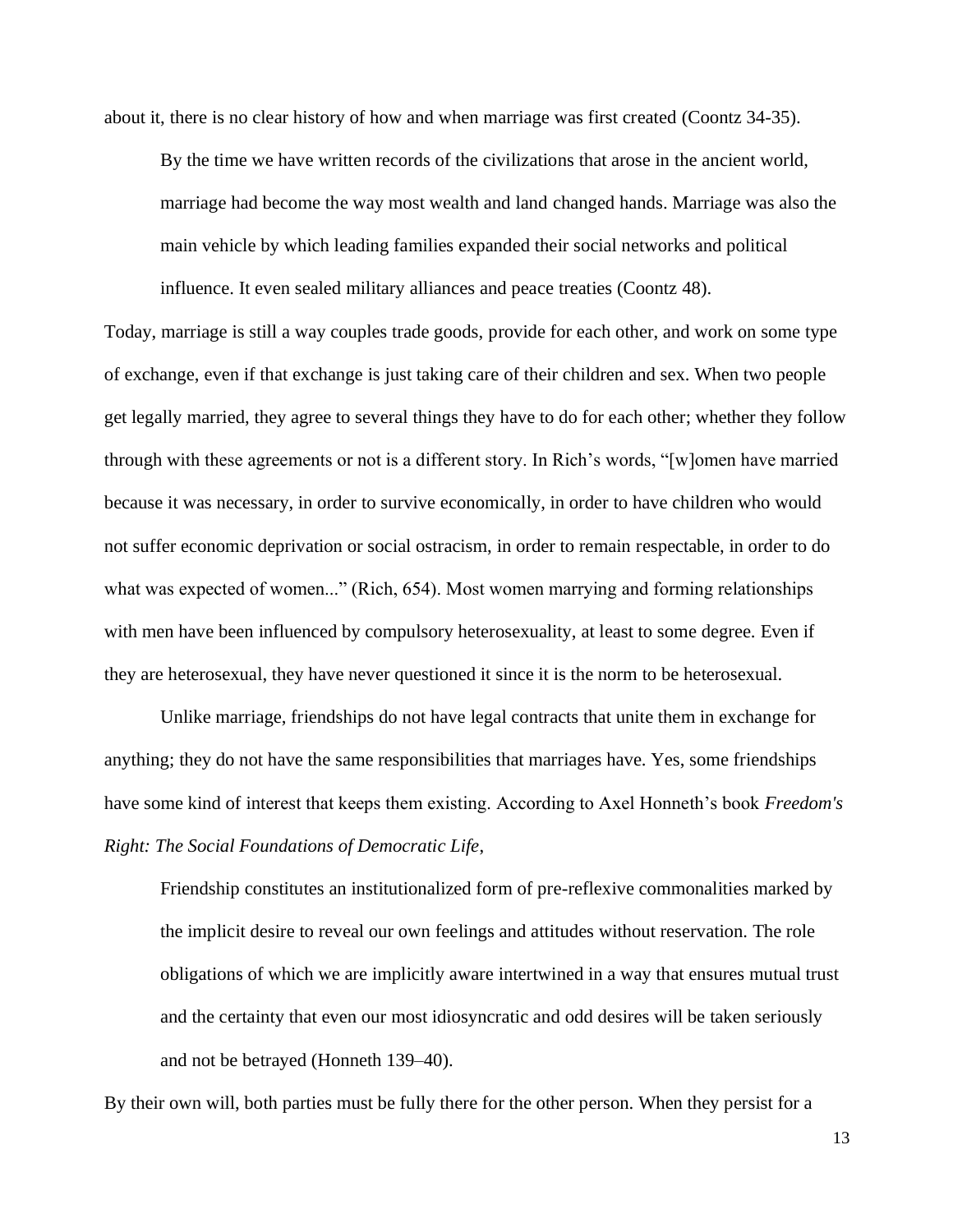long time together, their bond can be powerful. In many cases, friendships last from before one gets married, through the marriage, and even after divorce. Indeed many women today realize that what they are looking for in marriage might be provided instead by close friends (Oliker 154). I asked my interviewees if they think a woman can have a happy and fulfilled life if she/they have solid friendships but don't have a stable partner, and all of them gave a strong "yes, definitely" for an answer, except for one. This person said that they would like to think so, that yes, it is possible, but in their experience, as they grow older, they have been feeling pressured by society to find a stable partner to be successful and move on in their life. This participant said that in her opinion she could be happy with only the support of friends, but the people around her will make her feel that she is missing something, and this pressure is what could make her feel like she could not have a happy and successful life until she finds a partner and has kids.

Although it is not often discussed, people can suffer from heartbreak from losing a close friend. Therefore, I decided to ask my interviewees about friendship breakups. I asked them if they believed that losing a friend could hurt more, as much, or less than losing a romantic partner. Most of them said that it could hurt as much, and it all depends on how strong these friendships were and how serious the romantic relationships were. They noted that in many cases, one could form serious attachments to girlfriends due to all the experiences, love, and support that they had put into the relationship. Losing them can feel awful because it is like losing a part of themselves, something very similar to what many claim happens with the loss of a romantic relationship. Only one interviewee said that in her experience, losing a friend can hurt more than losing a romantic partner. According to this interviewee, it is expected and accepted of people to go through a process of getting over a romantic partner, but this is never the case with a close friendship, which can make the process a lot more painful due to the lack of understanding of others.

Sadly, losing a friend can also mean that that friend has passed away. A study by Elizabeth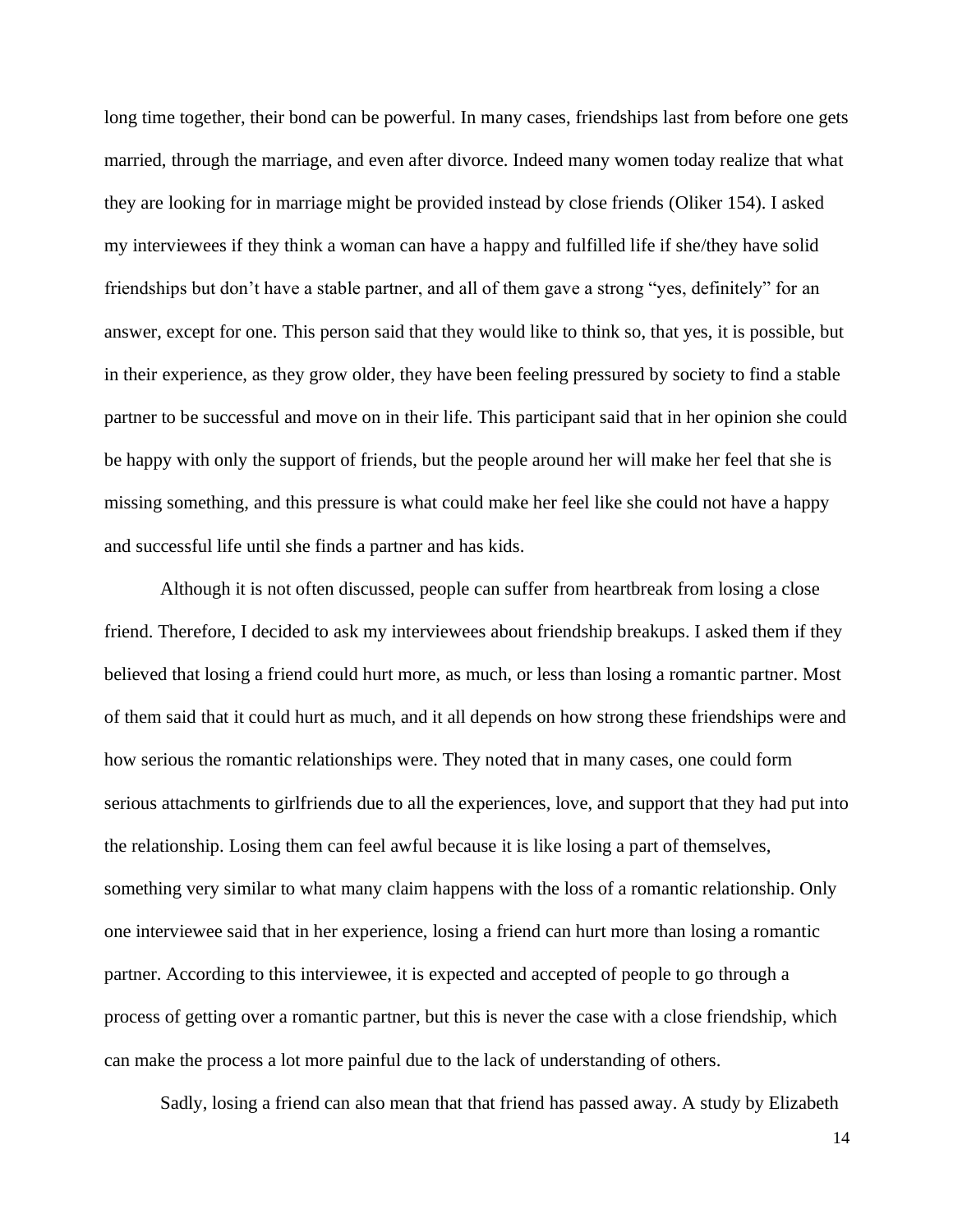Sauber of women's grief after losing a close friend stated that most of these women felt that they were being neglected from the mourning process — everything from making decisions and helping in mourning rituals to having their feelings validated by the family of the deceased (Sauber 33–34). In Sauber's study, participants were interviewed in small focus groups, all were women who lost a female friend (not part of their family) not too long before the study was conducted. When asked about the grieving process, one participant described that she did not receive enough support when losing her friend, that most of the support was focused on her friend's spouse. Another participant claimed that she could have provided support when her very close friend was very sick and about to die, but that her friend's family members did not contact her (33). It is during these critical moments, when life decisions are made (or death decisions in this case), that a spouse is one of the most responsible figures to make decisions because it is legally signed in the marriage contract that they will do so. And by no means am I implying that people should stop getting married, but I cannot help but wonder how could a best friend be involved in these decisions without being perceived as too invasive? How can they be respected as an essential part of the person's life if there are no legal documents or any type of confirmation to prove that they might know what is best for their best friend? According to Rich's essay "Compulsory Heterosexuality and Lesbian Existence" discussed above, lesbian existence, which includes for Rich non-romantic womenwomen friendships, "comprises both the breaking of a taboo and the rejection of a compulsory way of life. It is also a direct or indirect attack on male right access to women" (Rich 649). Maybe if we shift our focus to validating friendships, both of my questions could be explored with ease.

In her essay, Rich talks about how in many (if not most) cases, women help other women in challenging situations:

Yet it is the women who make life endurable for each other, give physical affection without causing pain, share, advise, and stick by each other. (I am trying to find my strength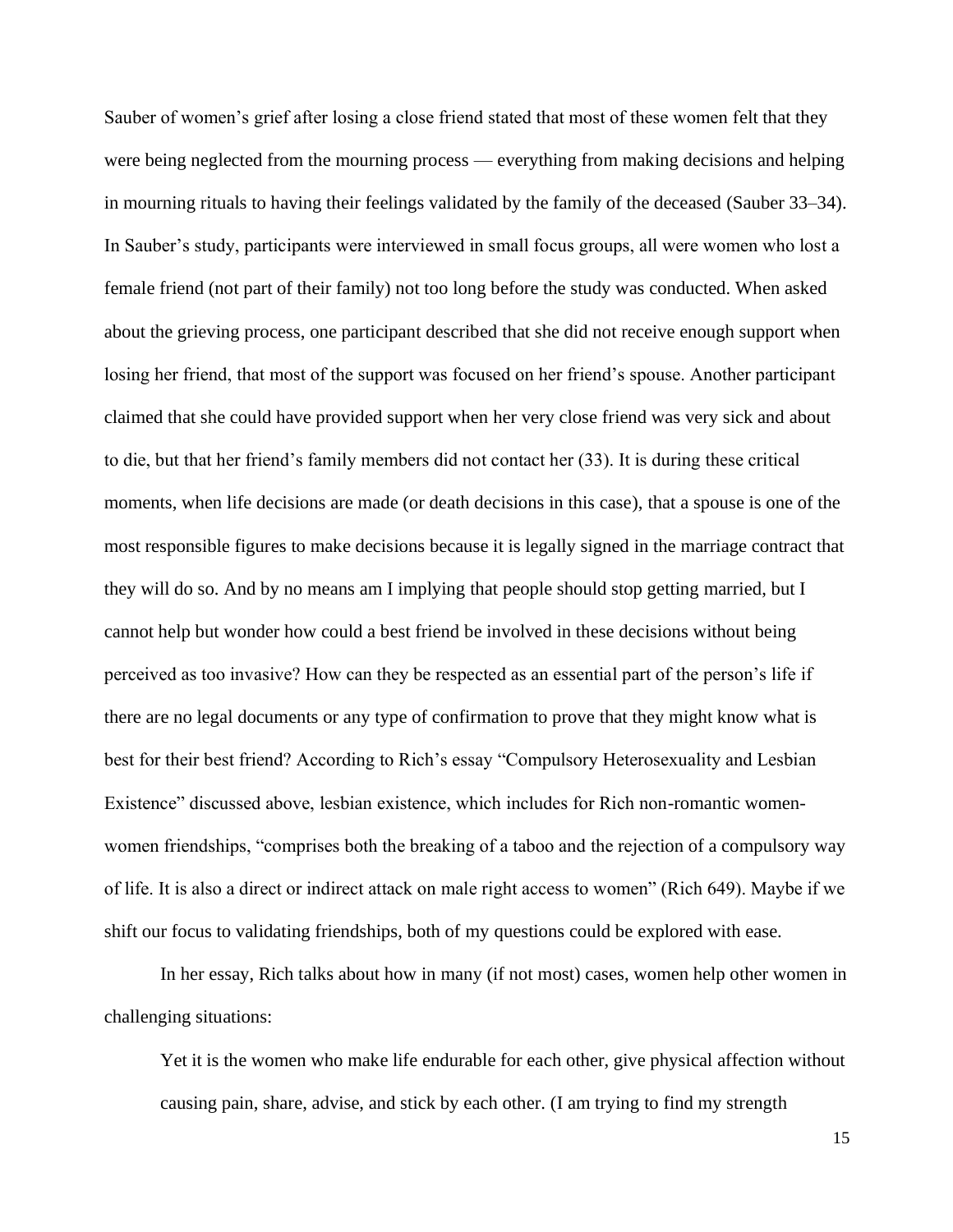through women - without my friends, I could not survive) (656).

Having a partner and getting married are norms in our society, and a lot of the reasoning behind it is that we need someone who can give us constant support and companionship. However, in many instances, support and company can be received and shown to our closest friends. It could be argued that as people get older, they want a partner to receive constant company; many people do not want to grow old alone. But that person does not necessarily have to be a romantic partner; they can also be a friend. A study by McDill et al. on heterosexual women over forty who never married reported that most of them were highly satisfied with their lives (McDill et al. 44). Additionally, these women said they highly valued their relationships with their family and friends for support and companionship (46). Although many women feel pressured by their social circles to get married, especially more than men (Blakemore et al. 327), this study showed that women could have highly satisfactory lives unmarried. They can find support and companionship through other social nets. Another article supports this finding by stating that "older adults living without a partner are unlikely to be lonely when they receive relatively high levels of friendship support. In other words, the presence of supportive relationships can compensate for the loss or the absence of a partner" (Dykstra S327).

 An essential part of the interviews was hearing how my interviewees have found support in their lives through their female friends. I asked them to tell me about times when they have found strength, love, and support from girlfriends. It is fascinating to see how their answers varied among them. For example, one interviewee said that she felt support from a female work friend because after a talk they had during which my interviewee told her friend about her life and career goals, this friend (without being asked to do so), decided to connect her with many people in their industry that she thought would help her advance in her career. On the other hand, a different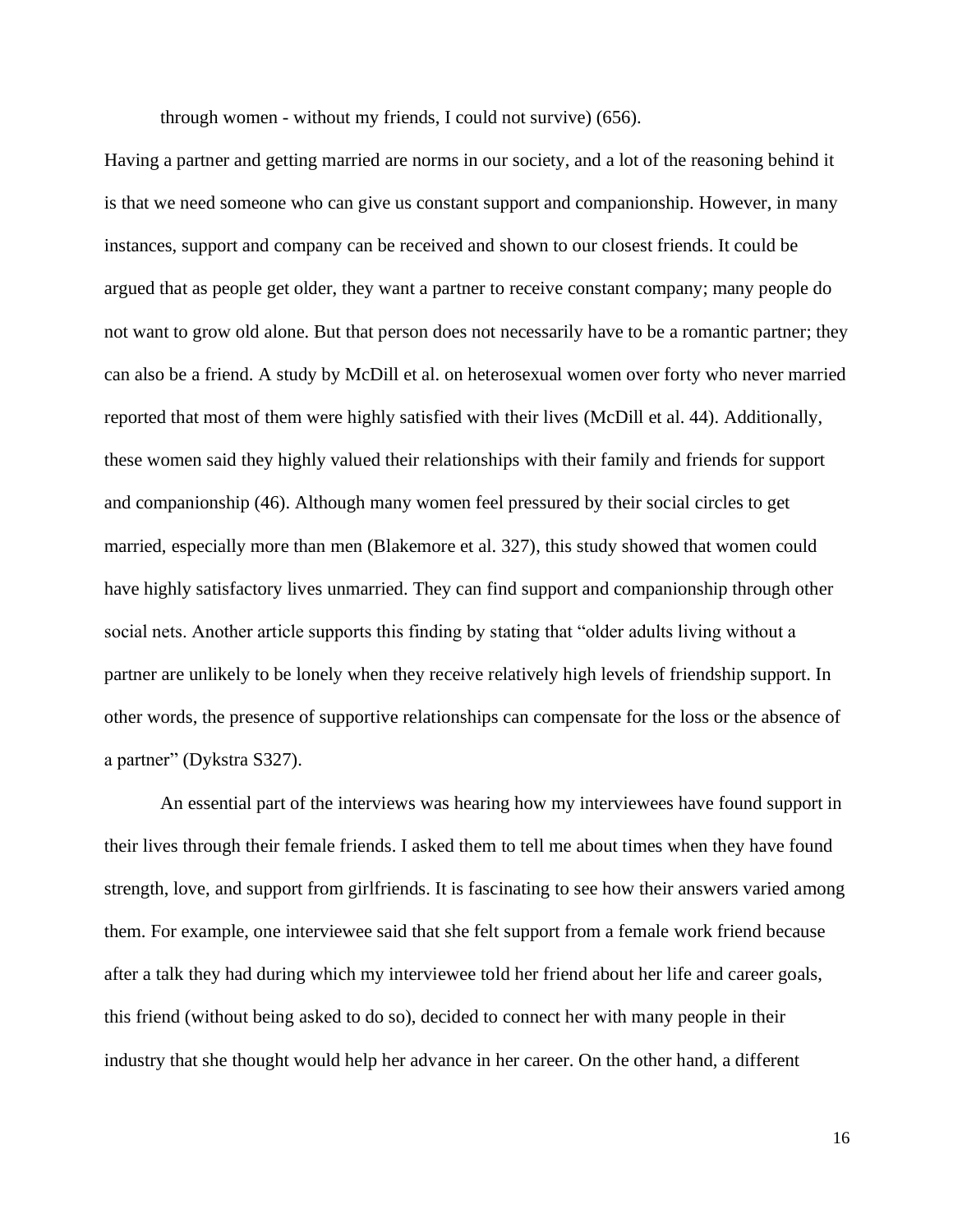interviewee said that they<sup>4</sup> felt strength, love, and support from their female best friends during the Covid-19 pandemic, a time that affected their mental health. They believed that talking about a specific situation was not a good portrayal of how significant their friend's support was for them because they were all small things that made them realize that they were loved and cared for.

The media and the society we live in make it seem very common for girls to compete with each other. Leora Tanenbaum's book *Catfight: Women and Competition* gives a great insight into why women compete with each other and how we have been raised to see each other as competition and not collaborators. Tenenbaum states that competition between women starts by wanting the approval of men.

As women, we come to believe that male approval is more significant than female approval, and that a relationship with a man confers more status than a relationship with a woman. Thus many women believe that supporting other women is suicidal if they want to achieve success in a male-dominated milieu (48).

Tanenbaum argues that without women's competition over men, or if "women ruled the world" (44), women would still compete with each other, yet it would be a different type of competition. Hopefully, this would be a healthy constructive competition, and collaboration would be celebrated. Competition among women is indeed real, but how about women collaborating with and wishing the best for their female friends. I believe that focusing on competition between women creates an idea in people's minds that it is the norm, when in many instances, it is not; women can be the biggest supporters for their female friends.

 I asked my interviewees about competition among female friends, and their answers were also very positive. I believe that this is in part because the women I interviewed already came with

<sup>&</sup>lt;sup>4</sup> This interviewee's pronouns are they/she, they prefer the pronoun they.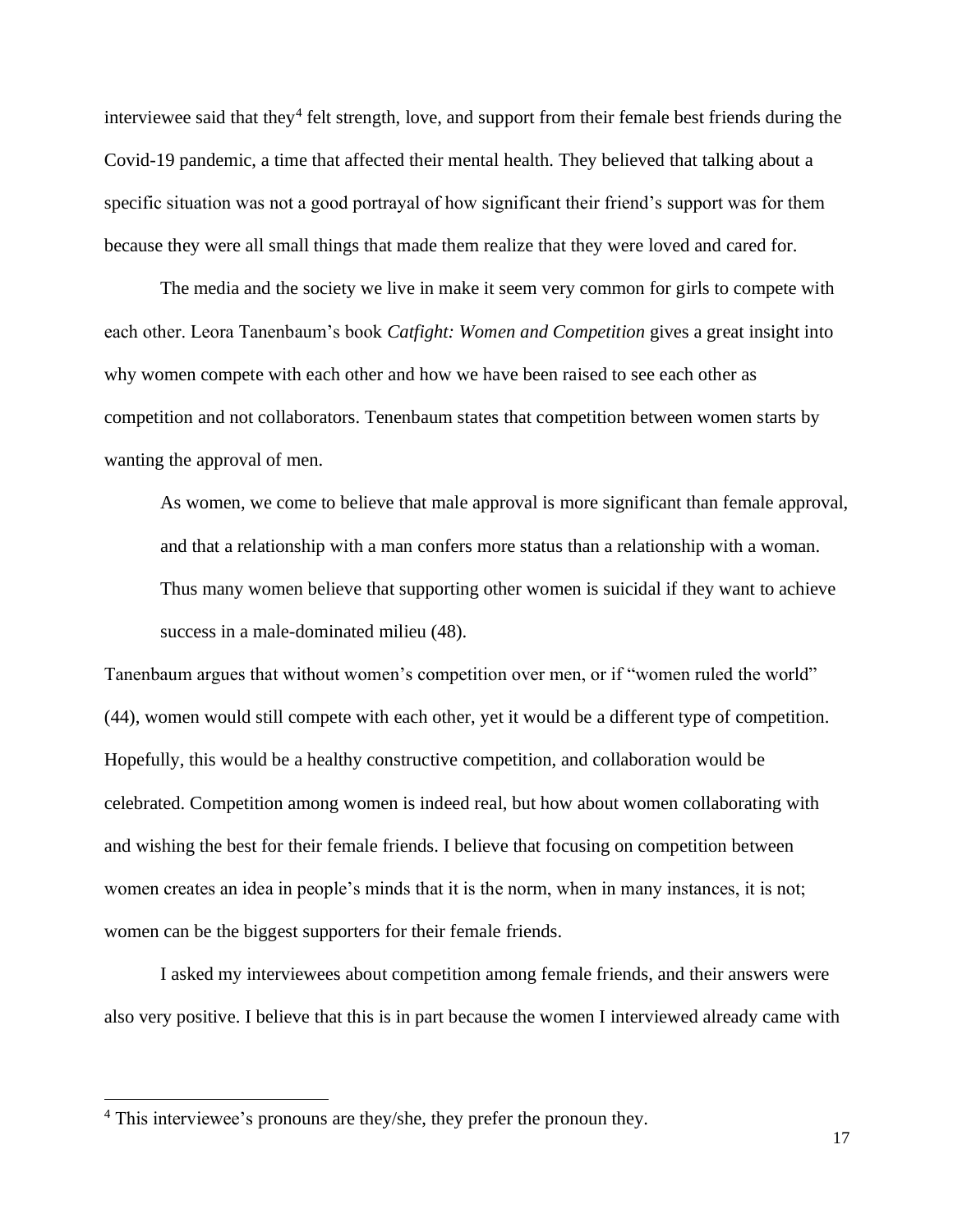the idea that female friendships were meaningful, and they had a positive perspective of them. I first asked them in which areas have they experienced competition with their female friends. Following that question, I asked them in what areas they have experienced support instead of competition. A few of them believed that they had experienced and witnessed competition regarding men or boys when they were younger. A few declared that there is always the pressure to be coupled up. Tanenbaum's book *Catfight* dedicates a whole chapter to competition between women in dating. Tanenbaum claims that men have an easier time with being single, and that the stereotypes and pressure put upon single men are not as strong as they are for women. "Women compete with each other over men because we have been subjected to a relentless message that a woman can only be fulfilled through a romantic coupling with a man" (Tanenbaum ch. 3). Tenenbaum also discusses in this chapter that even when a woman is in a relationship, she can still compete with her partner's exes.

Tenenbaum also points out other types of competition that are common in women. For example, the competition of beauty, which in American beauty standards has been ruled by idealizing being thin, young, and white. In this chapter the author provides a comprehensive analysis of how the beauty standard had originated, the pressures they put on women, and she reviews eating disorders and cosmetic surgery. Finally, Tenenbaum claims that only a few women can fit this standard of beauty temporarily. "The overwhelming majority of us continue to hurt ourselves–physically and psychically–in an effort to win the tacit beauty contest that infuses out daily lives" (Tenenbaum ch. 2). My interviewees in their majority had opposing views to Tenenbaums ideas; they said that they and their friends support in each in terms of beauty by lifting each other up and by making sure that their female friends feel beautiful and confident in their own bodies.

As mentioned before, the media can be a big influence on how relationships between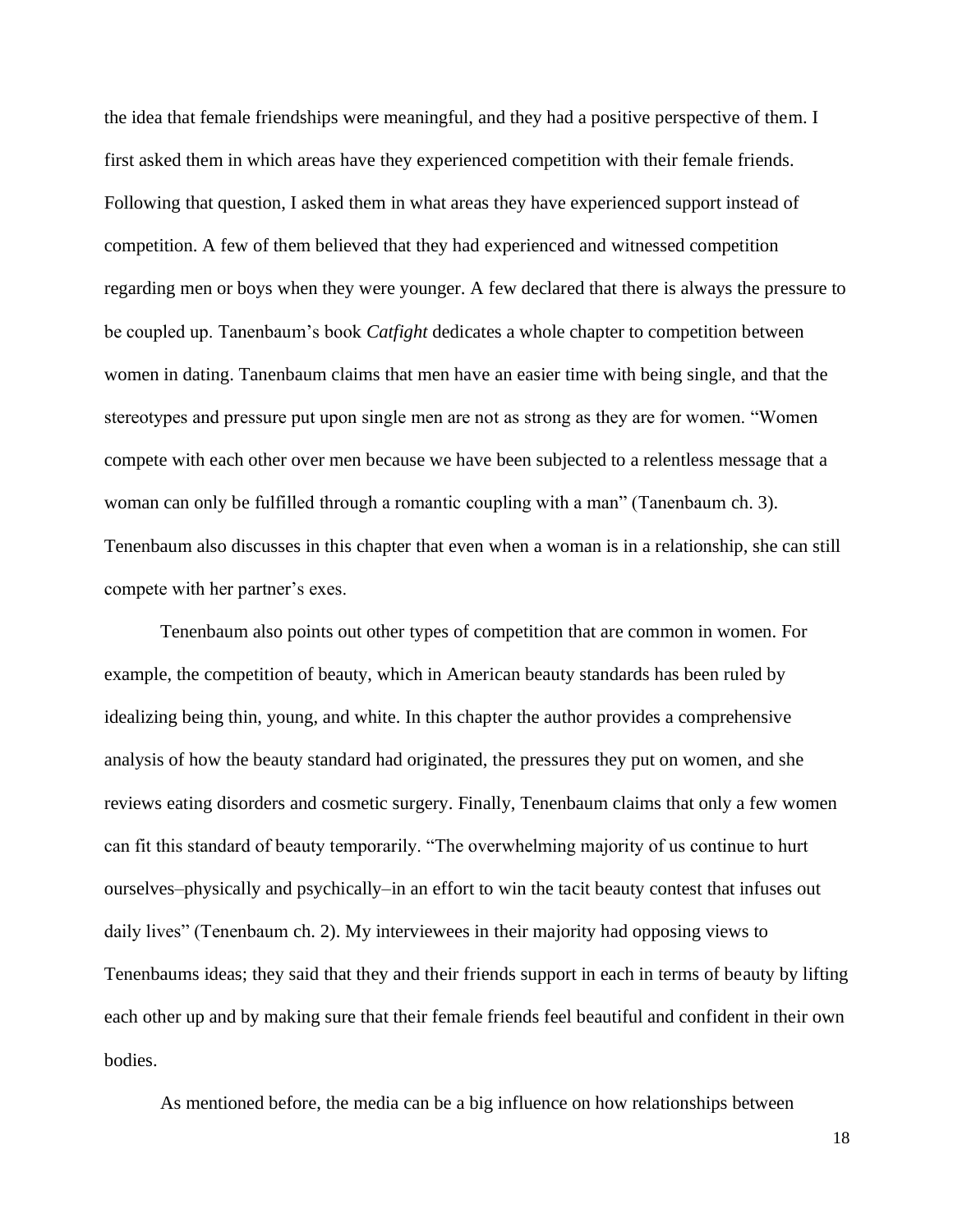women are seen. Movies and TV shows constantly portray competition and cattiness between women. In her book *Girlfriends and Postfeminist Sisterhood*, Alison Winch goes over many popular TV shows and movies and evaluates the relationships women have in them. She mentions reality TV shows in which women compete with each other to be approved by other women. "These reality television formats tease out and make overt any feminine rivalry as a short cut to generating entertainment value and in order to court prurience from viewers. This is problematic as it plays on a misogynist understanding of the catfight, where women can only position themselves as rivals" (Winch 157). I asked my interviewees if they believed that the media portrayed real-life competition between female friends, and the answers were varied. A few of them said that it is both ways, some women act the way it is seen on TV, and that is why movies and TV shows depict these relationships like that, but at the same time, some women (particularly younger women in middle school or high school) imitate what they see; therefore they act that way, but not because they are inherently competitive with other women, but because they are imitating what they see, thinking that's how they will get to be popular or get what they want. A few other interviewees believe that the media, in reality, exaggerates the way competition between women is in real life to add to the dramatization that is needed to make a show or movie enjoyable, but it is not a reflection of real-life relationships.

A few interviewees confessed that they were tired of seeing such an incorrect and negative depiction of female friendships in the media. They said they look for entertainment that shows positive relationships between women, more authentic and genuine friendships like those in real life and that they feel hopeful to see more coming out in the following years. One of my interviewees attributed this negative view of females in general in the media to the fact that most of them are written, directed, and produced by white straight men, who do not understand and have not lived the perspectives that they are referring to in their work. This interviewee hopes to see a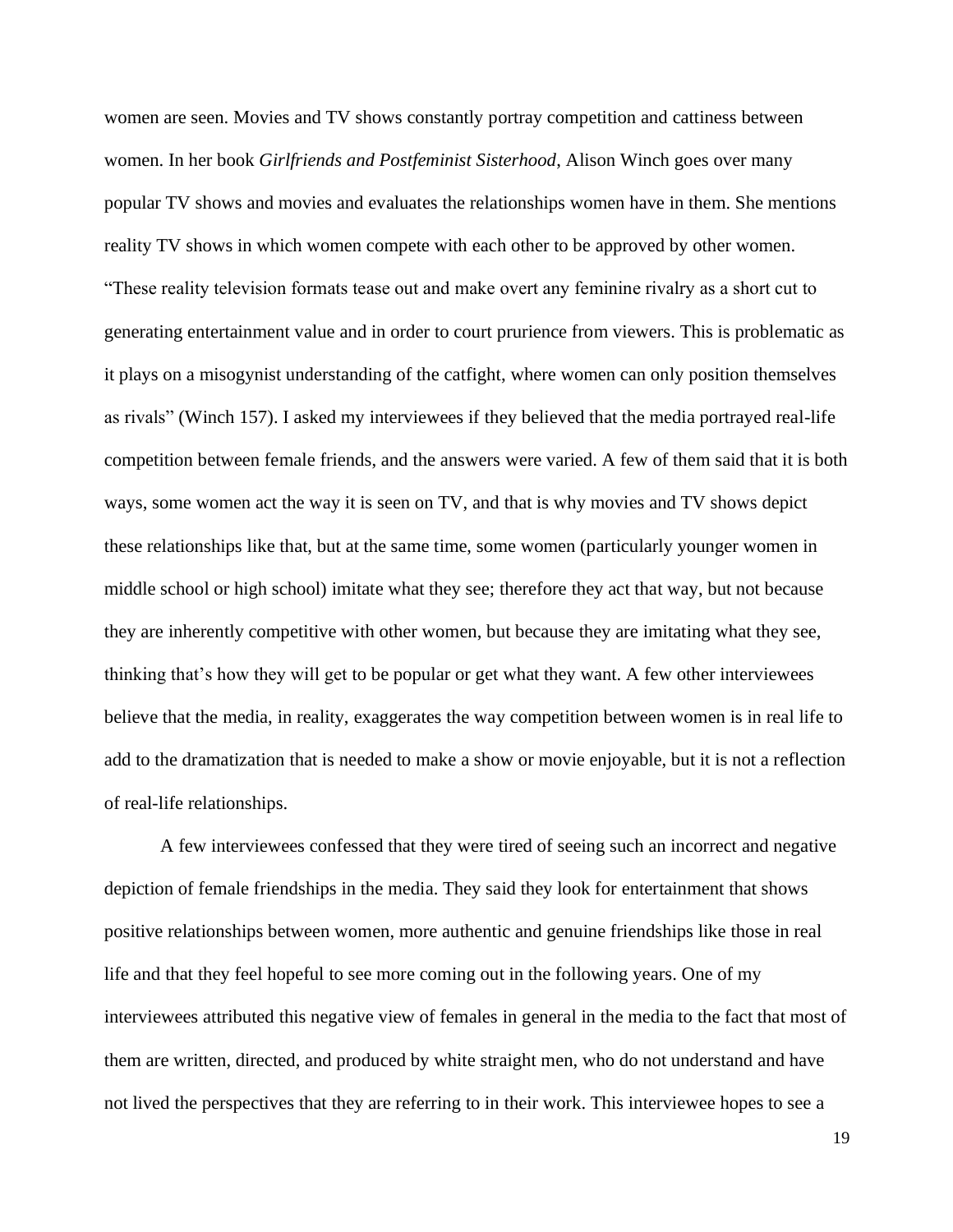change in that as the film and media industry becomes more diverse.

One interesting tool used to evaluate if a movie or film is considered feminist is "The Bechdel test."

The Bechdel Test consists of three questions to objectively determine the representation of women in a movie and if a woman's role can exist independent of a man's role. In order to pass the Bechdel Test, a movie must meet three related criteria: (1) it must have at least two women with names;  $(2)$  these named women must talk to each other; and  $(3)$  in their conversations, the named women must talk about something other than a man (Fogel and Criscione 68).

Although the Bechdel test does not specifically refer to female friendships in films, it is a good step towards raising consciousness in the film industry to make movies more equalitarian in terms of representation of diverse genders.

 A lot of what women studies had entailed in my experience was studying feminism. It was difficult for me to find literature discussing the relationship between female friendships and feminism, and so I asked my interviewees about it, given that they are feminists and have positive views on female friendships. I asked them how they thought friendships could be feminist and all of their answers went in the same direction. They believed that the shared everyday experiences between women made friendships feminist, particularly experiences of sexism. Although men can listen and try to understand these experiences, women can empathize with them more. They also expressed that a female friendship could be feminist in their daily practice, such as women taking care of each other. For example, they make sure their friends are okay when getting home late, or at any time of the day; and they support them and listen to them when they experience some form of harassment on the streets, at work, or in any place. Many of my interviewees believed that just being there for each other and lifting each other up is feminist, especially since we live in a world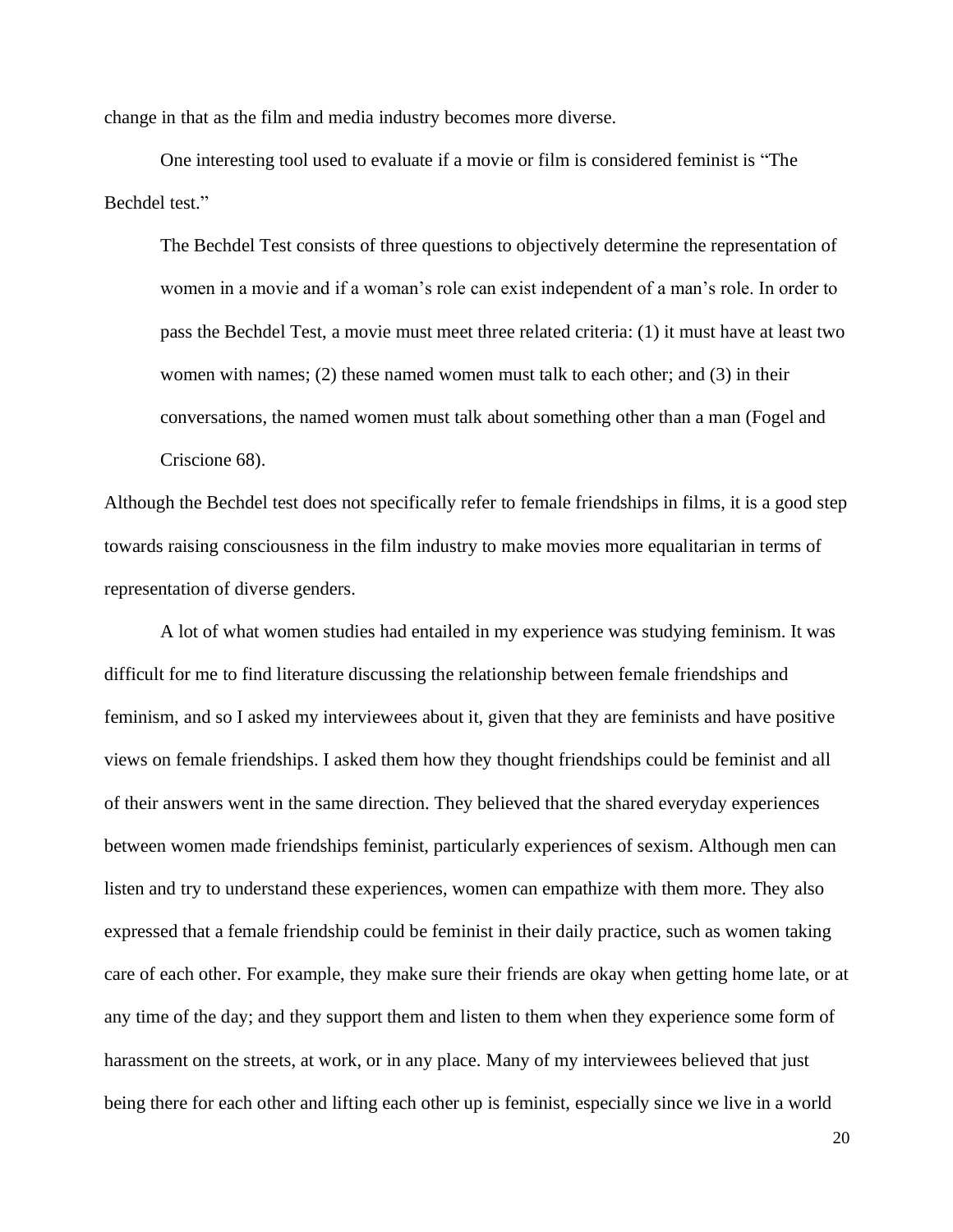that is constantly trying to tear us apart.

The video I created for my capstone project depicted different women's experiences with female friendships. They discussed the benefits and positive outcomes of these relationships and the negative experiences that can come from them. In all of the discussions, the subjects I spoke with found female friendships beneficial and constructive. For example, a couple of the interviewees talked about how their close friends encouraged them to fulfill their goals and strive for more. They also discussed many instances when they found support from their female friends and how exceptional this support was for them. On the other hand, when they had negative experiences, they did not blame female friendships, but they faulted specific individuals or behaviors. They talked about their negative experiences with girlfriends, how they can be catty and competitive, but besides this, they all still believed that female friendships are crucial for women's lives.

It was definitely challenging for me to edit this film because of all the good material I had to work with; the eight interviews ranged from 30 minutes to 1 hour and a half, averaging in 50 minutes per interview. The experiences of all the interviewees were incredibly valuable and showed many different perspectives, and therefore I had to be careful in choosing what was going on the video and what I would leave out. I wanted to depict a wide range of experiences, but at the same time, I wanted to show that there are a lot of similarities of opinions and perspectives. The first draft of the video was originally one hour and a half, and after a lot of revisions and careful consideration, it ended up at 33 minutes. There is the possibility that in the future I release an extended version of this film because I was captivated by all the angles that the questions were viewed from, and all the information shared was inspiring and spoke in high regards of female friendships.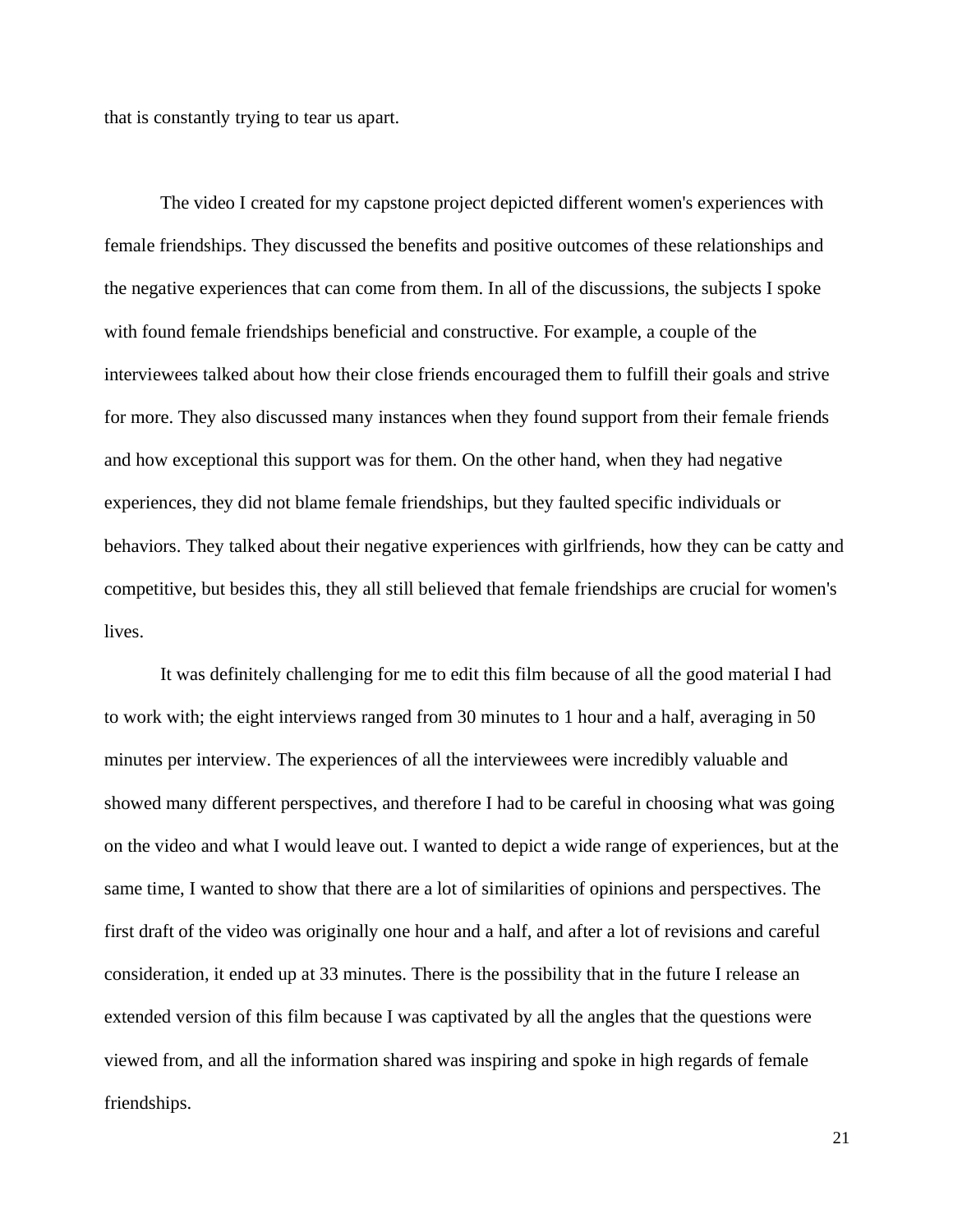In conclusion, I found that female friendships are not only important, but necessary for women. They can help women advance as a group and as individuals, it is valuable to have people who have lived the similar experiences and can relate to one's struggles. Friendships in many cases are long lasting relationships, they provide community and love to many people and can be more honest than romantic relationships or familial relationships. Female friendships have positively impacted all my interviewees and I believe this is the case for many more women around the world as well. I am pleased to know that there are women who also know about the power behind female friendships, and I hope that in the future more people can acknowledge them as crucial parts of our lives.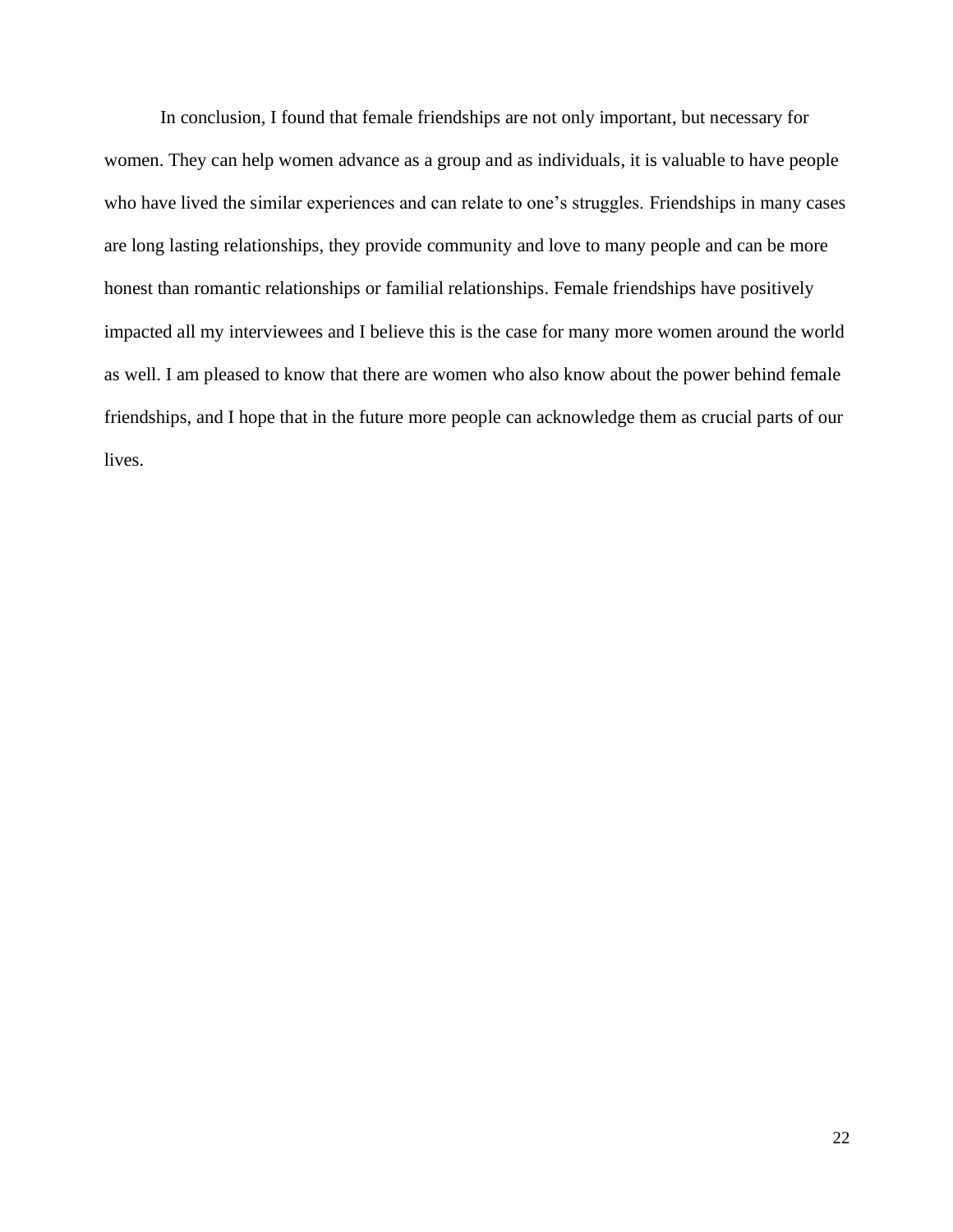#### INTERVIEW GUIDES

- 1. What is friendship?
- 2. Why do you think it is important for women to have women friends?
- 3. Could you give an example of a situation when you have found strength, love, and support from a female friend?
- 4. As you get older, how important do you think it is to have close female friends in your life?
- 5. Do you experience friendships with different genders differently? And if so, how so?
- 6. Do you think you can have a female best friend and a romantic partner simultaneously and maintain both relationships successfully? If yes, why do you think it is hard for some women to do this?
- 7. Do you think a women can have a happy and fulfilled life if they have strong friendships, but don't have a stable partner? Why or why not?
- 8. Do you think losing a close female friend can hurt as much, less, or more than losing a romantic partner? Why?
- 9. Have you (or someone you know) had to go through a friendship break-up? Could you talk about this experience?
- 10. In your experience with female friends, in what areas have you seen competition between each other, and in what areas have you seen support instead of competition?
- 11. Do you think that popular TV shows and movies, and media portray real-life competition between friends? Could you give some examples?"
- 12. How do you think that a female friendship can be feminist?
- 13. Is there anything you would like to add as we come to the close of this interview?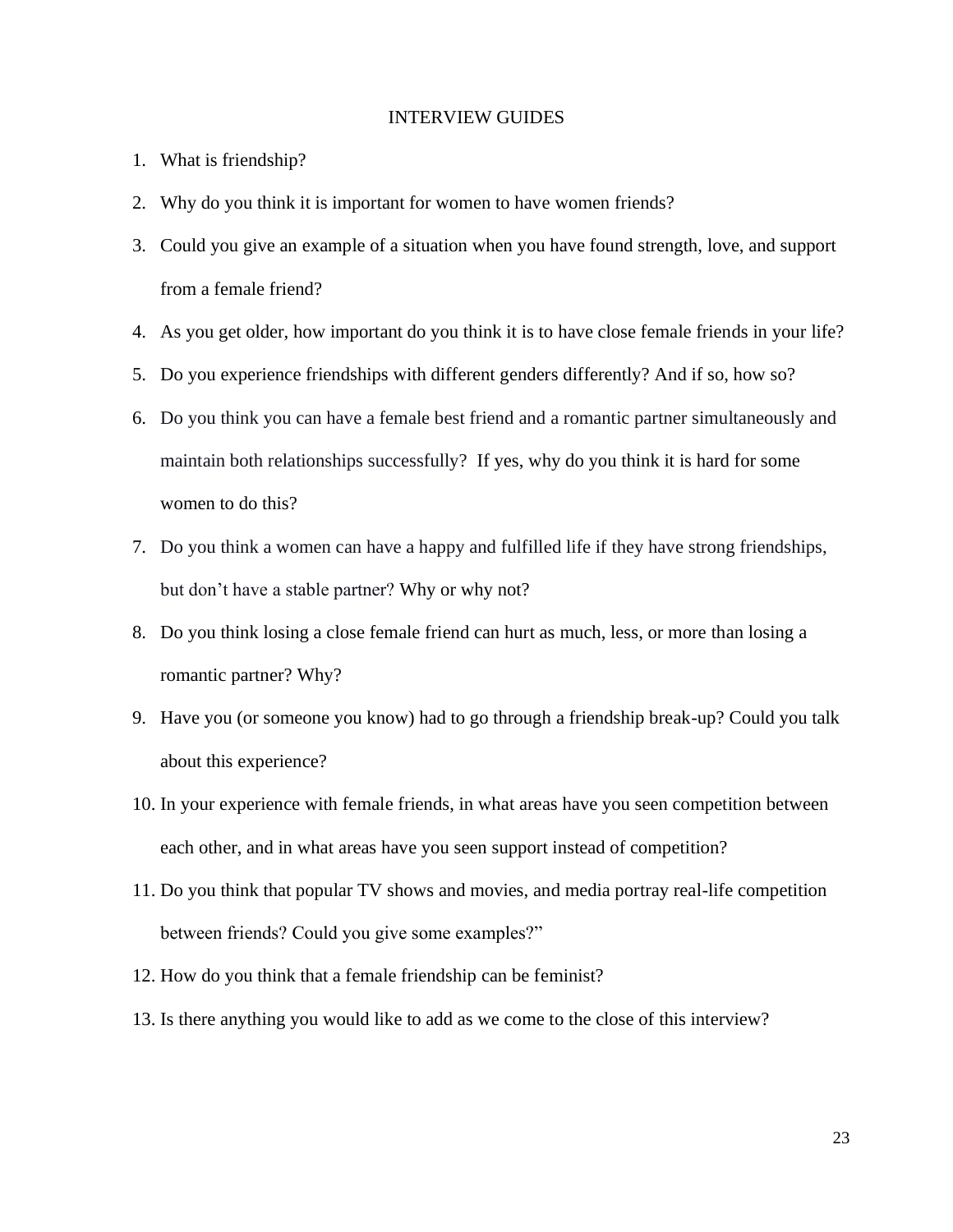## CONSENT FORM

## Consent to participate in interview

Topic: Friendship and Feminism – The importance of female friendships

I……………………………………… voluntarily agree to participate in this capstone project.

I understand that even if I agree to participate now, I can withdraw at any time or refuse to answer any question without any consequences of any kind.

I understand that participation involves being video recorded and then having my video used for a

documentary film about female friendships.

\_\_\_\_\_\_\_\_\_\_\_\_\_\_\_\_\_\_\_\_\_\_\_\_\_\_\_\_\_\_\_\_\_\_\_\_\_

I understand that I will not benefit directly from participating in this film.

I understand that I am free to contact any of the people involved in the research to seek further clarification and information.

I have read and understand the explanation provided to me. I have had all my questions answered to my satisfaction.

\_\_\_\_\_\_\_\_\_\_\_\_\_\_\_\_\_\_\_\_\_\_\_\_\_\_\_\_\_\_\_\_\_\_\_\_\_ \_\_\_\_\_\_\_\_\_\_\_\_\_\_\_\_\_\_\_\_

\_\_\_\_\_\_\_\_\_\_\_\_\_\_\_\_\_\_\_\_\_\_\_\_\_\_\_\_\_\_\_\_\_\_\_\_\_ \_\_\_\_\_\_\_\_\_\_\_\_\_\_\_\_\_\_\_\_

Printed Name

Participants Signature Date

Producer Signature Date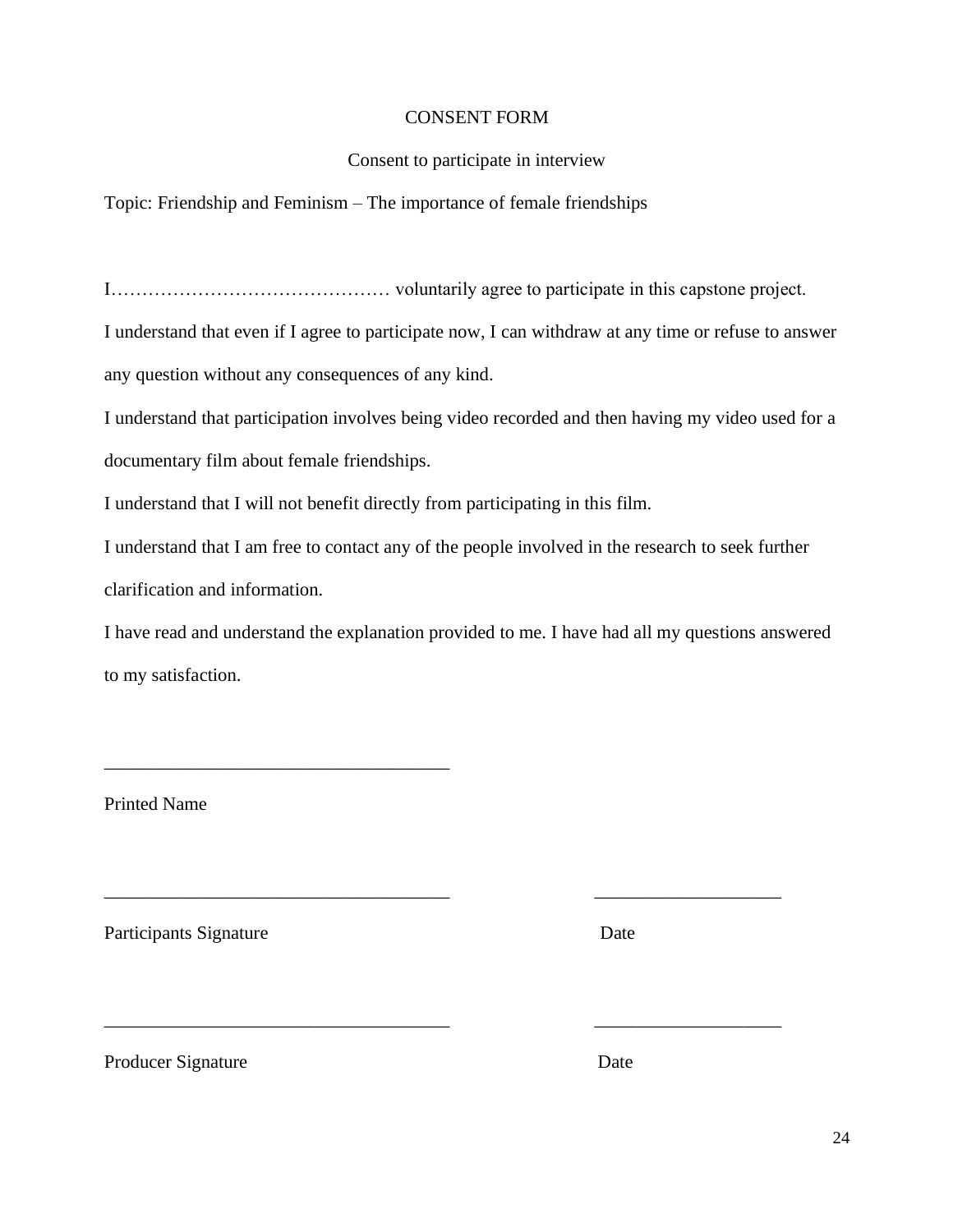#### WORKS CITED

- Arnold, Emily A., and Marlon M. Bailey. "Constructing Home and Family: How the Ballroom Community Supports African American GLBTQ Youth in the Face of HIV/AIDS." *Journal of Gay & Lesbian Social Services*, vol. 21, no. 2–3, Routledge, May 2009, pp. 171–88. *Taylor and Francis+NEJM*, https://doi.org/10.1080/10538720902772006.
- Blakemore, Judith E. Owen, et al. "I Can't Wait to Get Married: Gender Differences in Drive to Marry." *Sex Roles*, vol. 53, no. 5–6, Springer Nature, Sept. 2005, pp. 327–35. *EBSCOhost*, https://doi.org/10.1007/s11199-005-6756-1.
- Braff, Danielle. "From Best Friends to Platonic Spouses." *The New York Times*, 1 May 2021. *NYTimes.com*, https://www.nytimes.com/2021/05/01/fashion/weddings/from-best-friendsto-platonic-spouses.html.
- Chopin, Kate. *The Awakening*. Open Road Integrated Media, Inc., 2006. *ProQuest Ebook Central*, http://ebookcentral.proquest.com/lib/cunygc/detail.action?docID=1806436.

Coontz, Stephanie. *Marriage, a History: How Love Conquered Marriage*. Penguin, 2006.

- Dykstra, Pearl A. "Loneliness among the Never and Formerly Married: The Importance of Supportive Friendships and a Desire for Independence." *The Journals of Gerontology: Series B*, vol. 50B, no. 5, Sept. 1995, pp. S321–29. *Silverchair*, https://doi.org/10.1093/geronb/50B.5.S321.
- Fogel, Joshua, and Kara Criscione. "Passing the Bechdel Test and the Influence of Internet and Social Media Advertising on Seeing a New Movie Release." *International Journal of Arts Management*, vol. 22, no. 3, International Journal of Arts Management, Spring 2020, pp. 67–77.
- Friedman, Marilyn. "Feminism and Modern Friendship: Dislocating the Community." *Ethics*, vol. 99, no. 2, University of Chicago Press, 1989, pp. 275–90.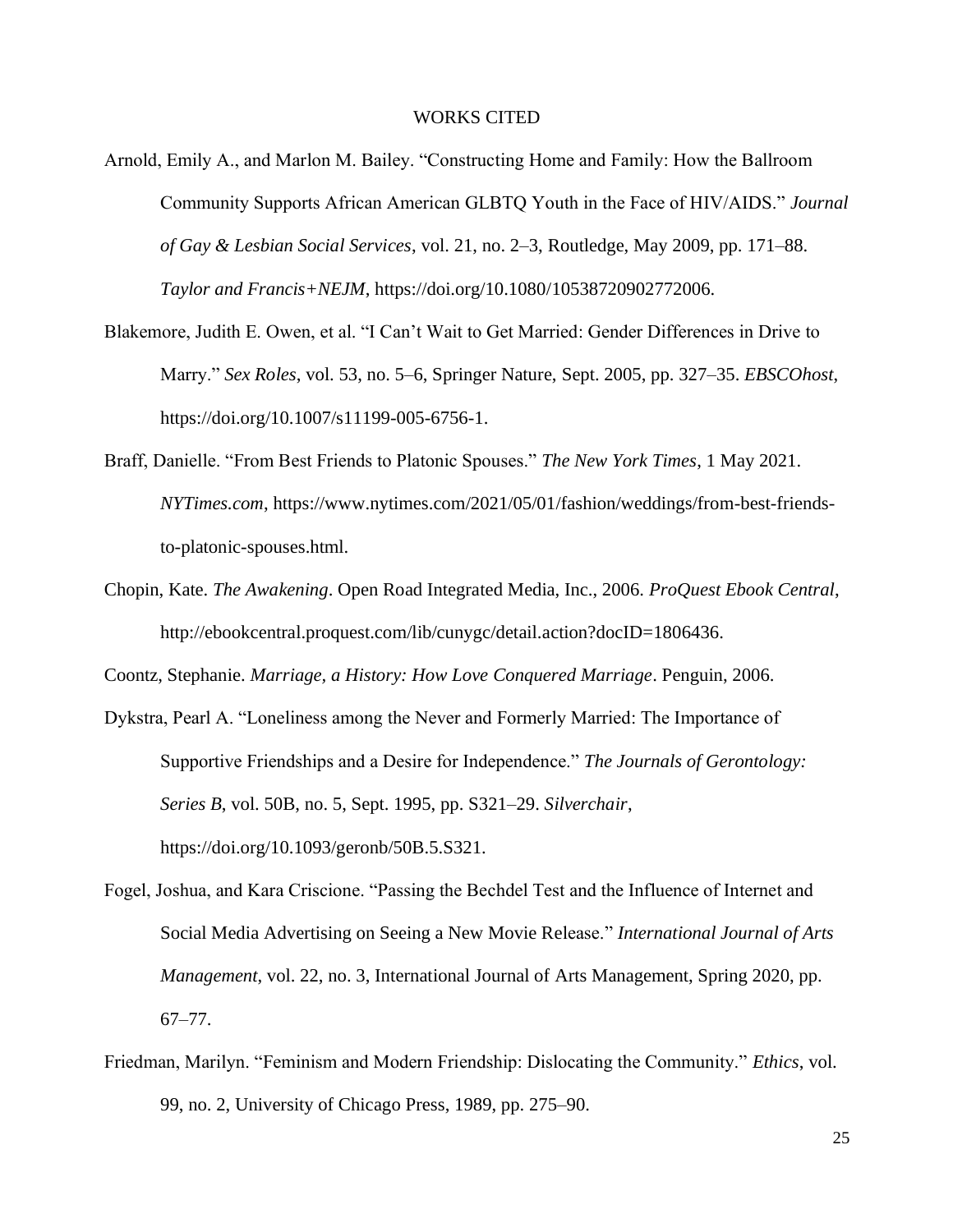Halley, Jean. *Horse Crazy : Girls and the Lives of Horses*. University of Georgia Press, 2019.

- Hewitt, Nancy A. "Feminist Frequencies: Regenerating the Wave Metaphor." *Feminist Studies*, vol. 38, no. 3, Feminist Studies, Inc., Sept. 2012, pp. 658–81.
- Honneth, Axel. *Freedom's Right: The Social Foundations of Democratic Life*. Columbia University Press, 2014.

hooks, bell. *All About Love: New Visions*. HarperCollins, 2018.

- McDill, Tandace, et al. "Aging and Creating Families: Never-Married Heterosexual Women Over Forty." *Journal of Women & Aging*, vol. 18, no. 3, Routledge, Sept. 2006, pp. 37–50. *Taylor and Francis+NEJM*, https://doi.org/10.1300/J074v18n03\_04.
- Mondal, Bithika, et al. "'Their Untold Stories…': Lived Experiences of Being a Transgender (Hijra), A Qualitative Study From India." *Journal of Psychosexual Health*, vol. 2, no. 2, SAGE Publications India, Apr. 2020, pp. 165–73. *SAGE Journals*, https://doi.org/10.1177/2631831820936924.
- Oliker, Stacey J. *Best Friends and Marriage: Exchange Among Women*. University of California Press, 1989.
- Rich, Adrienne. "Compulsory Heterosexuality and Lesbian Existence." *Signs*, vol. 5, no. 4, University of Chicago Press, 1980, pp. 631–60.
- Sauber, Elizabeth. *Women's Grief Experiences: The Death of a Close Female Friend*. University of Maryland, College Park, 2019. *ProQuest*,

http://search.proquest.com/docview/2315587842/abstract/F3D60A296D444A6APQ/3.

Semmalar, Gee Imaan. "Unpacking Solidarities of the Oppressed: Notes on Trans Struggles in India." *Women's Studies Quarterly*, vol. 42, no. 3/4, The Feminist Press at the City University of New York, 2014, pp. 286–91.

Tanenbaum, Leora. *Catfight: Women and Competition*. Seven Stories Press, 2002.